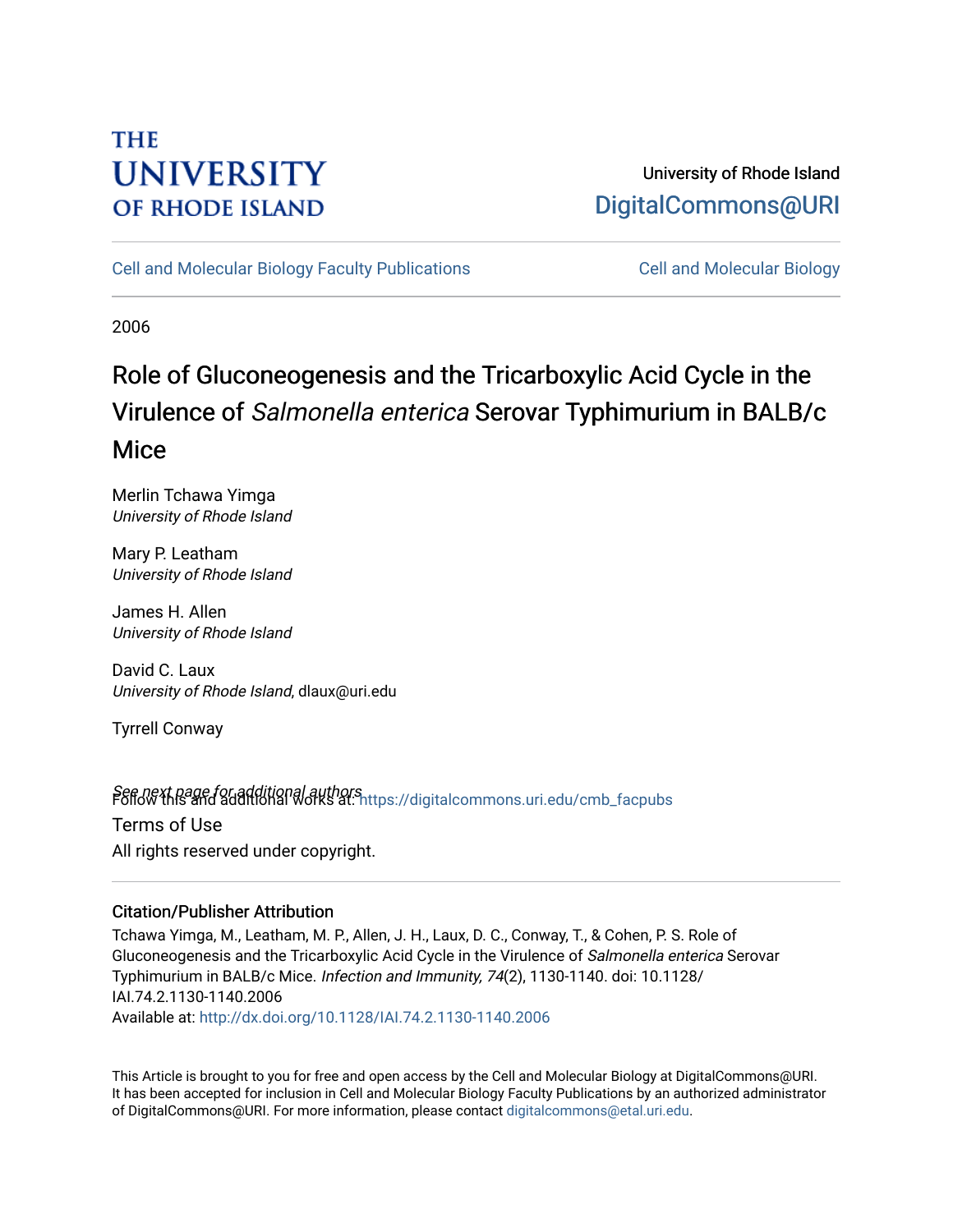### Authors

Merlin Tchawa Yimga, Mary P. Leatham, James H. Allen, David C. Laux, Tyrrell Conway, and Paul S. Cohen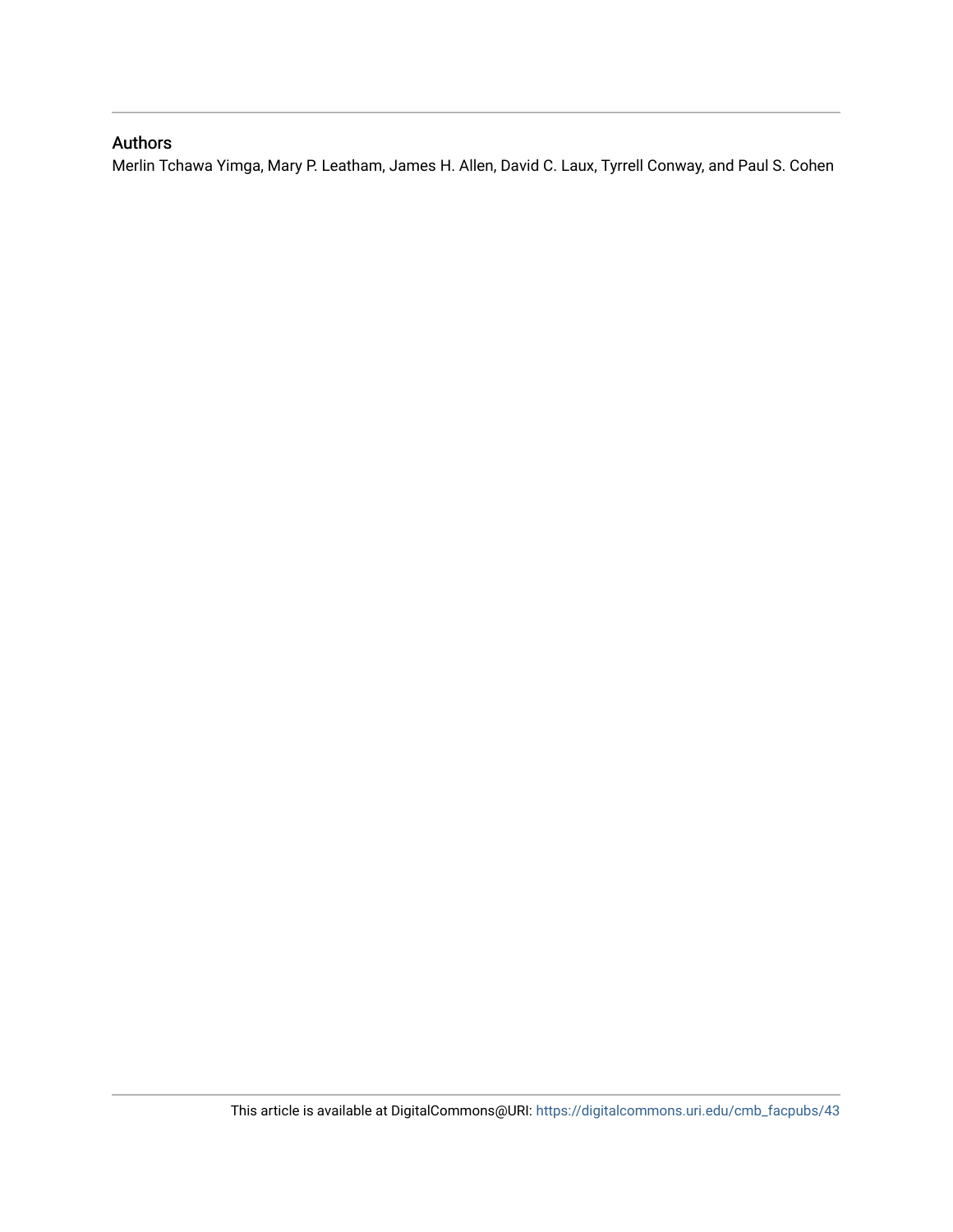## Role of Gluconeogenesis and the Tricarboxylic Acid Cycle in the Virulence of *Salmonella enterica* Serovar Typhimurium in BALB/c Mice

Merlin Tchawa Yimga,<sup>1</sup>† Mary P. Leatham,<sup>1</sup> James H. Allen,<sup>1</sup>‡ David C. Laux,<sup>1</sup> Tyrrell Conway,<sup>2</sup> and Paul S. Cohen<sup>1\*</sup>

*Department of Cell and Molecular Biology, University of Rhode Island, Kingston, Rhode Island 02881,*<sup>1</sup> *and Department of Botany and Microbiology, University of Oklahoma, Norman, Oklahoma 73019*<sup>2</sup>

Received 23 August 2005/Returned for modification 29 September 2005/Accepted 14 November 2005

**In** *Salmonella enterica* **serovar Typhimurium, the Cra protein (***c***atabolite** *r***epressor/***a***ctivator) regulates utilization of gluconeogenic carbon sources by activating transcription of genes in the gluconeogenic pathway, the glyoxylate bypass, the tricarboxylic acid (TCA) cycle, and electron transport and repressing genes encoding glycolytic enzymes. A serovar Typhimurium SR-11** *cra* **mutant was recently reported to be avirulent in BALB/c mice via the peroral route, suggesting that gluconeogenesis may be required for virulence. In the present study, specific SR-11 genes in the gluconeogenic pathway were deleted (***fbp***,** *glpX***,** *ppsA***, and** *pckA***), and the mutants were tested for virulence in BALB/c mice. The data show that SR-11 does not require gluconeogenesis to retain full virulence and suggest that as yet unidentified sugars are utilized by SR-11 for growth during infection of BALB/c mice. The data also suggest that the TCA cycle operates as a full cycle, i.e., a** *sucCD* **mutant, which prevents the conversion of succinyl coenzyme A to succinate, and an** *sdhCDA* **mutant, which blocks the conversion of succinate to fumarate, were both attenuated, whereas both an SR-11** *aspA* **mutant and an SR-11** *frdABC* **mutant, deficient in the ability to run the reductive branch of the TCA cycle, were fully virulent. Moreover, although it appears that SR-11 replenishes TCA cycle intermediates from substrates present in mouse tissues, fatty acid degradation and the glyoxylate bypass are not required, since an SR-11** *fadD* **mutant and an SR-11** *aceA* **mutant were both fully virulent.**

In sensitive mice, *Salmonella enterica* serovar Typhimurium causes a systemic, often fatal disease, similar to human typhoid fever (43). After ingestion, serovar Typhimurium survives passage through the acidic environment of the stomach and reaches the terminal ileum where, within 30 min, it invades M cells in the Peyer's patches (22). Within 60 min, the M cells are destroyed and serovar Typhimurium gains access to both adjacent enterocytes and to underlying lymphoid cells in the mesenteric lymph follicles of the Peyer's patches (22, 24). Serovar Typhimurium grows logarithmically in Peyer's patches for 2 days (20) and simultaneously disseminates systemically to the liver and spleen, where it grows in macrophages (40, 43). Mice usually become ruffled and lethargic 3 to 5 days post-oral infection and usually die within 7 to 12 days. Despite much work relating to the relevant virulence mechanisms, little is known about the nutrition of serovar Typhimurium during infection.

The Cra protein (*c*atabolite *r*epressor/*a*ctivator) is a regulator of central carbon metabolism in salmonellae and *Escherichia coli*. Cra is a transcription factor that activates genes encoding key enzymes in the glyoxylate bypass, gluconeogenesis, the tricarboxylic acid (TCA) cycle, and electron transport and represses genes encoding key enzymes in the Embden-Meyerhof and Entner-Doudoroff pathways (42). It has recently been reported that a *cra* mutant of serovar Typhimurium SR-11 is totally avirulent and immunogenic in BALB/c mice when administered orally but remains fully virulent when administered intraperitoneally (1, 48). These findings suggested the possibility that while crossing the intestine, the ability to utilize gluconeogenic substrates may be required for serovar Typhimurium SR-11 virulence. In support of this view, Valentine and coworkers (49) reported that a MudJ insertion in a serovar Typhimurium NAD-linked malate oxidoreductase rendered it avirulent via the oral route in BALB/c mice. In the present study, the roles of gluconeogenesis and the TCA cycle in the virulence of serovar Typhimurium strain SR-11 were investigated systematically.

#### **MATERIALS AND METHODS**

**Bacterial strains, plasmids, and growth media.** Bacterial strains and plasmids used in this study are listed in Table 1. Luria Bertani (LB) broth (Fischer Biotech, Fair Lawn, New Jersey), LB agar, Lennox (Difco Laboratories, Detroit, Michigan), and MacConkey agar (Difco) were prepared according to package instructions. Liquid M9 minimal salts medium (31) was supplemented either with reagent grade glucose (0.2% wt/vol), glycerol (0.2% wt/vol), malic acid (0.4% wt/vol), sodium citrate (0.4% wt/vol), and sodium oleate (5 mM) plus 5 mg of Brij 58/ml, sodium pyruvate (0.4% wt/vol), sodium succinate (0.4% wt/vol), or potassium acetate (0.4% wt/vol) as sole sources of carbon and energy. When necessary, the pH was adjusted to 7.2. SOC medium was prepared as described by Datsenko and Wanner (9). Bacterial strains were grown for 24 h at 37°C in liquid culture media or overnight on LB agar plates. Liquid cultures were supplemented with nalidixic acid (50  $\mu$ g/ml), and agar plates were supplemented with nalidixic acid (50 μg/ml), chloramphenicol (30 μg/ml), ampicillin (100 μg/ml), or kanamycin (40 µg/ml) where appropriate.

<sup>\*</sup> Corresponding author. Mailing address: Department of Cell and Molecular Biology, University of Rhode Island, Kingston, RI 02881. Phone: (401) 874-5920. Fax: (401) 874-2202. E-mail: pco1697u @postoffice.uri.edu.

<sup>†</sup> Present address: Animal Disease Diagnostic Laboratory, Purdue University, West Lafayette, IN 47907.

<sup>‡</sup> Present address: inGenious Targeting Laboratory, Inc., Stony Brook, NY 11790.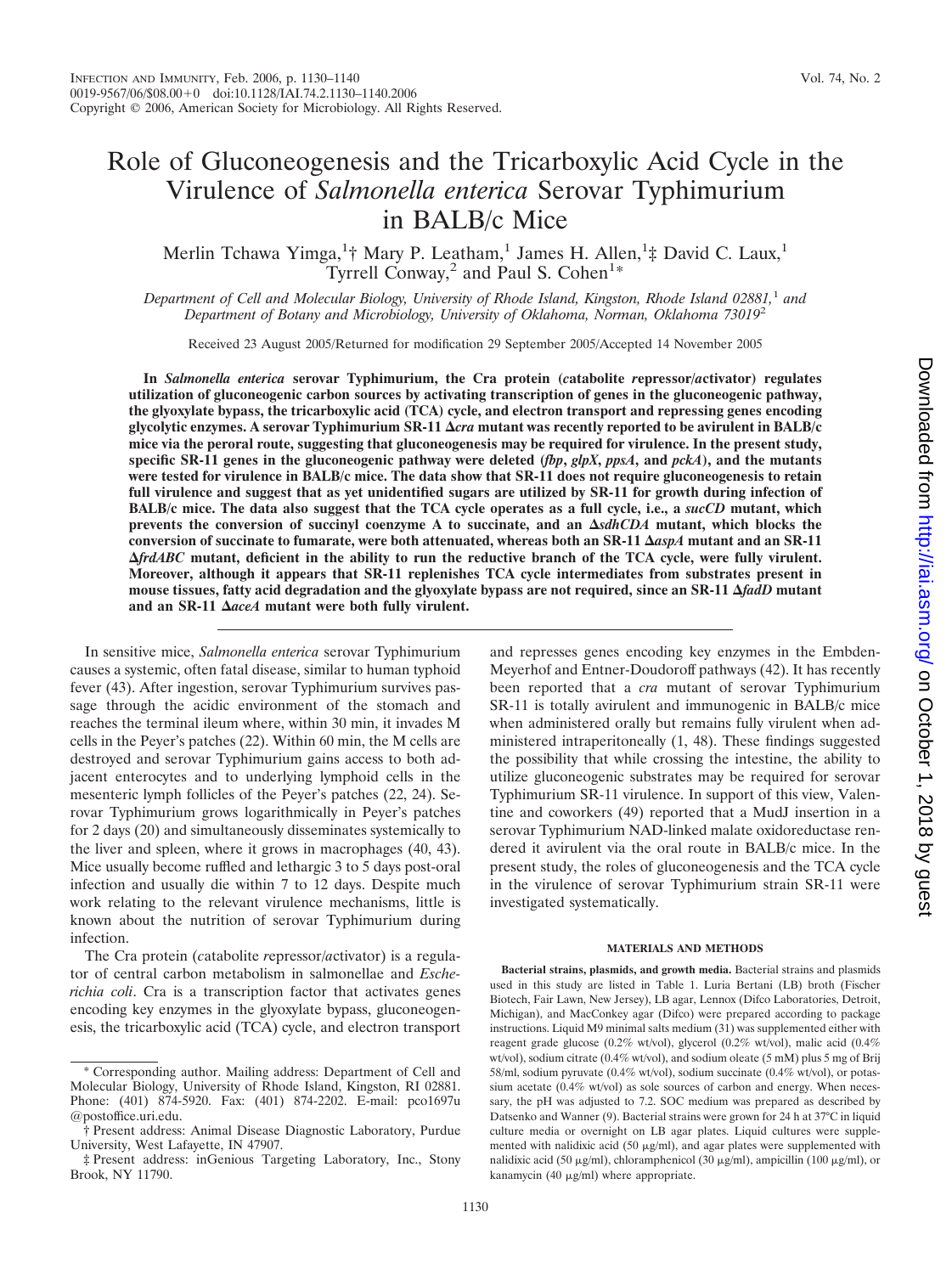| Strain or plasmid                         | Genotype <sup><math>a</math></sup> and defect(s) or relevant characteristics                                                     |            |
|-------------------------------------------|----------------------------------------------------------------------------------------------------------------------------------|------------|
| SR-11 strains                             |                                                                                                                                  |            |
| Wild type                                 | $gyr1816$ ; none                                                                                                                 | 8          |
| $\text{Fad}^-$ AX-2                       | gyr1816 cra::Tn10 d cam; Cra repressor/activator protein                                                                         |            |
| $\Delta g l p X$                          | $gyr1816 \Delta glpX::cat$ ; $glpX$ -encoded fructose-1,6-bisphosphatase                                                         | This study |
| $\Delta fbp$                              | gyr1816 Δfbp::cat; fbp-encoded fructose-1,6-bisphosphatase                                                                       | This study |
| $\Delta g l p X \Delta f b p$             | gyr1816 ΔglpX Δfbp::cat; glpX-and fbp-encoded fructose-1,6-bisphosphatases                                                       | This study |
| $\Delta pckA$                             | gyr1816 ΔpckA::cat; PEP carboxykinase                                                                                            | This study |
| $\Delta p p s A$                          | gyr1816 ΔppsA::cat; PEP synthase                                                                                                 | This study |
| AppsA ApckA                               | gyr1816 ΔppsA ΔpckA::cat; PEP caboxykinase, PEP synthase                                                                         | This study |
| $\Delta$ acs                              | gyr1816 $\Delta$ acs; acetate synthase                                                                                           | This study |
| $\Delta$ fadD                             | gyr1816 ΔfadD::cat; acyl-CoA synthase                                                                                            | This study |
| $\Delta$ asp $\cal{A}$                    | gyr1816 $\Delta$ aspA; aspartase                                                                                                 | This study |
| $\Delta s$ fcA                            | $gyr1816 \Delta sfcA::kan$ ; malate oxidoreductase (NAD dependent)                                                               | This study |
| $\Delta$ <i>mae</i> $B$                   | $gyr1816 \Delta maeB::kan$ ; malate oxidoreductase (NADP dependent)                                                              | This study |
| $\Delta$ sfcA $\Delta$ maeB               | gyr1816 $\Delta$ maeB $\Delta$ sfcA::kan; both malate oxidoreductases                                                            | This study |
| $\Delta$ aceA                             | gyr1816 $\Delta$ aceA; isocitrate lyase                                                                                          | This study |
| $\Delta ppc$                              | gyr1816 $\Delta ppc$ ; PEP carboxylase                                                                                           | This study |
| $\triangle$ suc $AB$                      | gyr1816 $\Delta$ sucAB; α-ketoglutarate dehydrogenase                                                                            | This study |
| $\triangle succ$                          | $gyr1816$ $\Delta succD$ ; succinyl-CoA synthetase                                                                               | This study |
| $\Delta$ sdhCDA                           | $gyr1816 \Delta s dhCDA$ ; succinate dehydrogenase                                                                               | This study |
| $\triangle f r dABCD$                     | gyr1816 ΔfrdABCD; fumarate reductase                                                                                             | This study |
| $\Delta$ <i>mdh</i>                       | $gyr1816 \Delta mdh$ ; malate dehydrogenase                                                                                      | This study |
| $\Delta$ <i>kgtP</i>                      | gyr1816 ΔkgtP; $\alpha$ -ketoglutarate transporter                                                                               | This study |
| $\Delta dctA$                             | $gyr1816 \Delta dctA$ ; dicarboxylate transporter                                                                                | This study |
| $\Delta$ <i>kgtP</i> $\Delta$ <i>dctA</i> | gyr1816 ΔkgtP $\Delta$ dctA; dicarboxylate transporter, α-ketoglutarate transporter                                              | This study |
| Plasmids                                  |                                                                                                                                  |            |
| pKD3                                      | Template plasmid, contains chloramphenicol resistance cassette flanked by FLP recombinase<br>target sites; bla cat               | 9          |
| pKD4                                      | Template plasmid, contains kanamycin resistance cassette flanked by FLP recombinase<br>target sites; bla kan                     | 9          |
| pKD46                                     | Temperature-sensitive plasmid, contains arabinose-inducible phage $\lambda$ red recombinase gene<br>for linear DNA exchange; bla | 9          |
| pCP20                                     | Temperature-sensitive plasmid, contains FLP recombinase gene for removal of antibiotic<br>resistance cassettes; bla cat          | 9          |

TABLE 1. Strains of serovar Typhimurium and plasmids used in this study

*<sup>a</sup>* All mutants were constructed using either the chloramphenicol (*cat*) or kanamycin (*kan*) resistance cassette as described by Datsenko and Wanner (9). The resistance cassettes were removed from the deletion mutants lacking the ::*cat* or ::*kan* designation, as described by Datsenko and Wanner (9).

**Construction and characterization of serovar Typhimurium SR-11 deletion mutants.** Mutant strains of SR-11 were created by deletion mutagenesis using either a chloramphenicol cassette or a kanamycin cassette as described by Datsenko and Wanner (9). All constructs were verified by PCR and sequencing. The specific primers used to construct the deletions and to confirm the allelic exchange were designed for each of the mutants by referring to the complete genome of *Salmonella enterica* serovar Typhimurium LT2 (28) and are listed in Table 2. In instances where the chloramphenicol cassette or the kanamycin cassette might cause downstream polar effects, the cassettes were removed as described by Datsenko and Wanner (9). For sequencing, PCR products were

TABLE 2. Sequences of primers used to confirm serovar Typhimurium mutants

| Gene              | Forward primer sequence $(5'–3')$ | Reverse primer sequence $(5'–3')$ |
|-------------------|-----------------------------------|-----------------------------------|
| glpX              | <b>CGTATCATGCTCAACCAG</b>         | <b>TCCGGATCTTTACGATCA</b>         |
| fbp               | <b>TACGGTTATTGGTAGGGAGAGC</b>     | GTTGTGCATGTTATGTTCGCCG            |
| pckA              | <b>CGTAAATCTATGAGCCTTGTCG</b>     | TGGCACCAGCGAGCGTGGCG              |
| ppsA              | CAGGGAATGCCGTGCTATGC              | TGACGCTGGAAGAGGTGATC              |
| $\overline{A}$ cs | ATTGCGGATCGTTGCCTG                | ACGCCAGGATCGGCGAGA                |
| fadD              | GCTGATGTTCCGGCGGAG                | CACGGGCTTCGTCACGCA                |
| aspA              | <b>TCCAGCTGAAGCCTACTA</b>         | <b>CCAGCACAACTTCACGTA</b>         |
| sfcA              | <b>TCAGTGATGAATATTAAACCAACAGG</b> | TGCACAATTTTAGCCGCATCTTCCG         |
| maeB              | CCGGTTAGCGCGAGGATTTGC             | CACCGACTATTCTTTGTATTACTACC        |
| aceA              | <b>GTACTCAACAAATCGAAG</b>         | ACGCGGTAACGGATGACG                |
| ppc               | CATCAACGCCTGTTCGAC                | <b>ATGACGAGCTGCTGCCAG</b>         |
| succAB            | <b>TGGACAGACTGGACGAAC</b>         | <b>TGTGCTGCAGGTTCAACA</b>         |
| succCD            | <b>GTACTACTCCGCGTGAAG</b>         | AGGTGGCCAACCATGTCG                |
| sdhCDA            | CAGGTAGATTCACCTCTG                | GTGAGCGTTGGTGGTGGA                |
| frdABCD           | ACGGTGACTACCGCAGTG                | GCTGCGTGATATGGAATTCGT             |
| mdh               | CGATAAGACGTGAGGAGT                | CAGCCGATCCGGATTACG                |
| kgtP              | <b>CGACAGCGCGACATATTC</b>         | GAGATGCGGCGACGCATA                |
| dctA              | <b>CTGACAGCAATCGCCATT</b>         | TAAGCACATCGTCCAGCT                |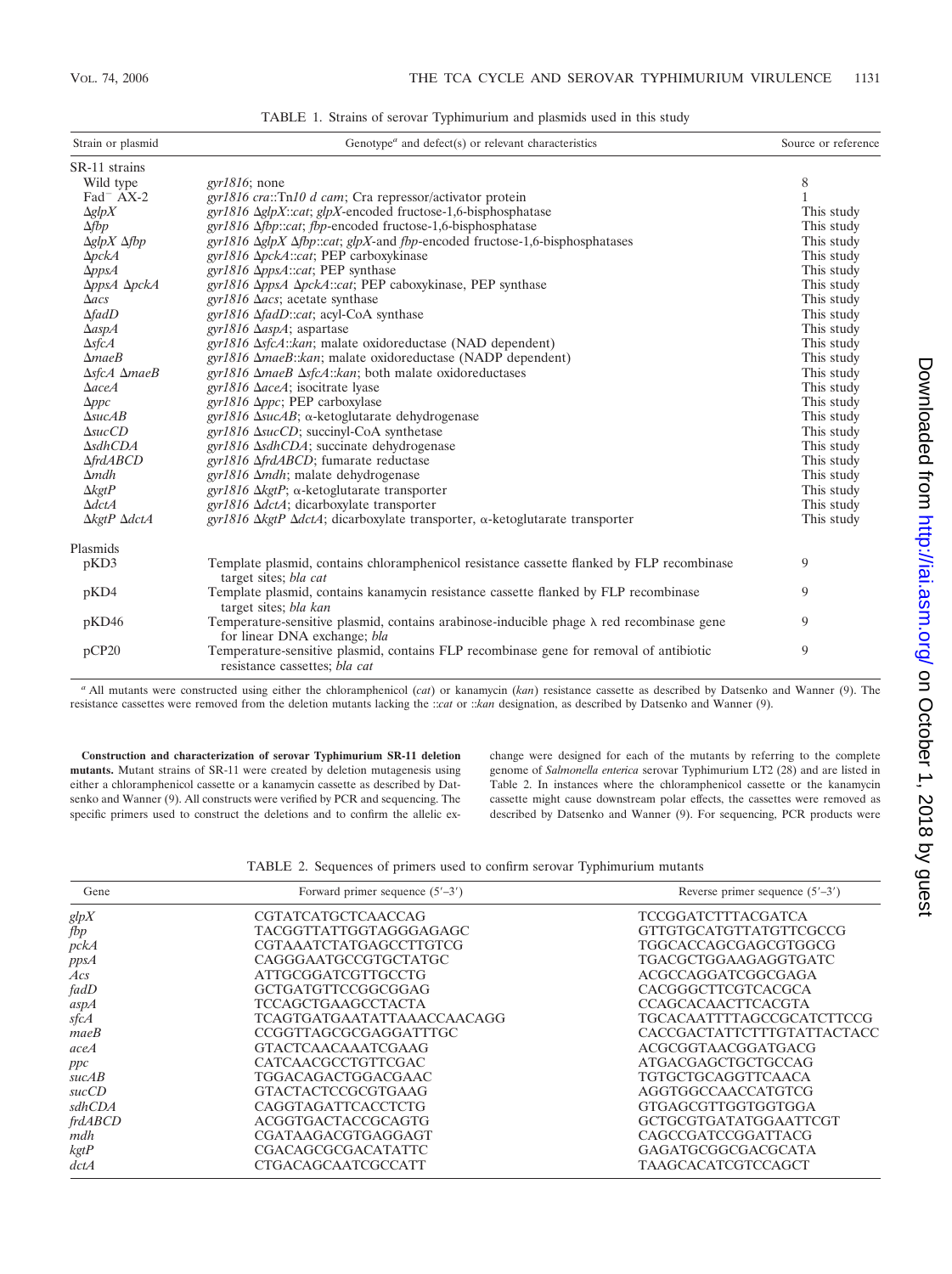purified with a QIAGEN Qiaquick PCR purification kit (QIAGEN, Maryland) following the manufacturer's instructions. Each sequencing mixture contained between 50 and 150 ng of PCR product, 1.6 pmol of primer, and 8.0  $\mu$ l of dye terminator cycle sequencing quick start master mix (Beckman Coulter, Fullerton, California). The thermal cycling program contained 30 cycles of denaturation at 96°C for 20 s, annealing at 50°C for 20 s, and elongation at 60°C for 4 min. After completion of the cycle sequencing, samples were purified by ethanol precipitation and separated by polyacrylamide gel electrophoresis on a CEQ 8000 genetic analysis system (Beckman Coulter).

**Growth of mutants on various carbon sources.** Wild-type serovar Typhimurium SR-11 and its deletion mutants were grown overnight in LB at 37°C with shaking to about  $10^9$  CFU/ml. Cultures were washed twice with M9 minimal salts medium (31) lacking a carbon source and were resuspended in the same medium at about  $10^9$  CFU/ml. The washed cultures were diluted to about  $10^5$  CFU/ml in M9 minimal salts medium supplemented with one of the carbon sources listed above. Cultures were grown for 24 h at 37°C with shaking. Growth was assessed visually by the presence or absence of turbidity.

The generation times of selected attenuated and nonattenuated mutants in M9 minimal salts medium containing reagent grade glucose (0.2% wt/vol) were determined. Inocula were prepared as follows. Overnight cultures (10 ml) in LB were started from single colonies on Luria agar plates and were incubated at 37°C with shaking in 125-ml tissue culture bottles. The next morning, the LB cultures were washed twice in M9 minimal medium (no carbon source), and 10 -l of the washed cultures was transferred to M9 minimal glucose (0.2% wt/vol) medium and then incubated overnight at 37°C with shaking in 125-ml tissue culture bottles. The next morning, each culture was diluted to an  $A_{600}$  reading of about 0.08 into fresh M9 medium (10 ml) containing glucose (0.2% wt/vol) and supplements, as required (see text). The cultures were incubated at 37°C with shaking in 125-ml tissue culture bottles. Growth was monitored spectrophotometrically  $(A_{600})$  using a Pharmacia Biotech Ultrospec 2000 UV/visible spectrophotometer. Generation times were determined from three independent experiments with each strain from semilogarithmic plots of the growth data  $(\log_{10} A_{600})$ versus time).

**Virulence assays.** Virulence assays were carried out as described previously (1). Four-week-old, 13- to 15-g female BALB/c mice (Charles River Laboratories, Wilmington, MA) were housed no more than 4 per cage, with pine shavings as bedding. Prior to infection, the mice were starved for food and water for 4 h. Following starvation, 50  $\mu$ l of 10% sodium bicarbonate was administered orally to each mouse to neutralize gastric acidity, and 30 min later, 10<sup>8</sup> CFU of a specific strain in 20  $\mu$ l of phosphate-buffered saline (pH 7.4) containing 0.1% gelatin was administered orally to each of 4 mice. For virulence assays via the intraperitoneal route,  $10^3$  CFU of a specific strain in 100  $\mu$ l of phosphatebuffered saline (pH 7.4) containing 0.1% gelatin were injected by sterile syringe into each of 4 mice. The number of CFU administered to mice was measured by diluting and then plating bacterial suspensions onto MacConkey agar containing nalidixic acid (50  $\mu$ g/ml). After infection, food and water were returned and the mice were inspected four times daily for signs of illness and death. The virulence data presented here for each strain are a composite of the results from at least two independent experiments in which 4 mice were infected with a specific mutant and 4 additional mice were infected with the SR-11 wild-type strain. Where noted in the figures, data from a composite of three independent experiments are presented.

**Statistics.** Mouse survival curves were compared for differences using the Kaplan-Meier method (MedCalc Software, Belgium). Survival curves were considered to be different if the *P* value was less than 0.05. Where indicated in the text, the generations times derived from triplicate samples of specific SR-11 mutants were compared to the generation time derived from triplicate samples of the SR-11 wild-type by Student's *t* test. Generation times were considered to be different if the *P* value was less than 0.05.

#### **RESULTS**

**Definition of fully virulent, attenuated, and avirulent (108 CFU/mouse, peroral route).** In addition to infecting 4 mice orally with  $10^8$  CFU of the wild-type SR-11 in each virulence experiment, 4 mice were infected orally with  $10^8$  CFU of the SR-11 *cra* mutant (Table 1). All of the mice infected with the SR-11 *cra* mutant in all experiments remained healthy throughout the duration of the experiment, which is our definition of avirulent. The term fully virulent is used when the





FIG. 1. Embden Meyerhoff pathway, gluconeogenic pathway, and TCA cycle. Arrows indicate the physiological directions of the reactions. Genes encoding the enzymes for each reaction are listed beside each reaction.

survival curve of mice infected with a particular mutant is not statistically different from that of mice infected with the wildtype SR-11 strain. The term attenuated is used when the survival curve of mice infected with a particular mutant is statistically different from that of mice infected with the wild-type SR-11 strain and death is delayed. The extent to which death is delayed is denoted by the terms slightly attenuated, attenuated, or highly attenuated, which will become clear after viewing the figures.

**Gluconeogenesis is not required for full SR-11 virulence (108 CFU/mouse, peroral route).** During gluconeogenesis, the conversion of fructose-1,6-bisphosphate to fructose-6-phosphate is catalyzed irreversibly by fructose-1,6-bisphosphatase, encoded by *fbp* (44). An *fbp* mutant is therefore unable to carry out gluconeogenesis above fructose-1,6-bisphosphate but is able to carry out glycolytic reactions normally (Fig. 1). A second fructose-1,6-bisphosphatase has been characterized in *E. coli*, encoded by *glpX* (11); however, GlpX has been shown to be functional only when overexpressed (11). A *glpX* homolog is present in serovar Typhimurium (28). An SR-11  $\Delta fbp$  mutant, an SR-11  $\Delta g/pX$  mutant, and an SR-11  $\Delta g/pX \Delta fbp$  double mutant were constructed. As expected, the SR-11 *fbp* mutant and the SR-11  $\Delta g l p X \Delta f b p$  double mutant grew with glucose as the sole carbon source but, in contrast to wild-type SR-11,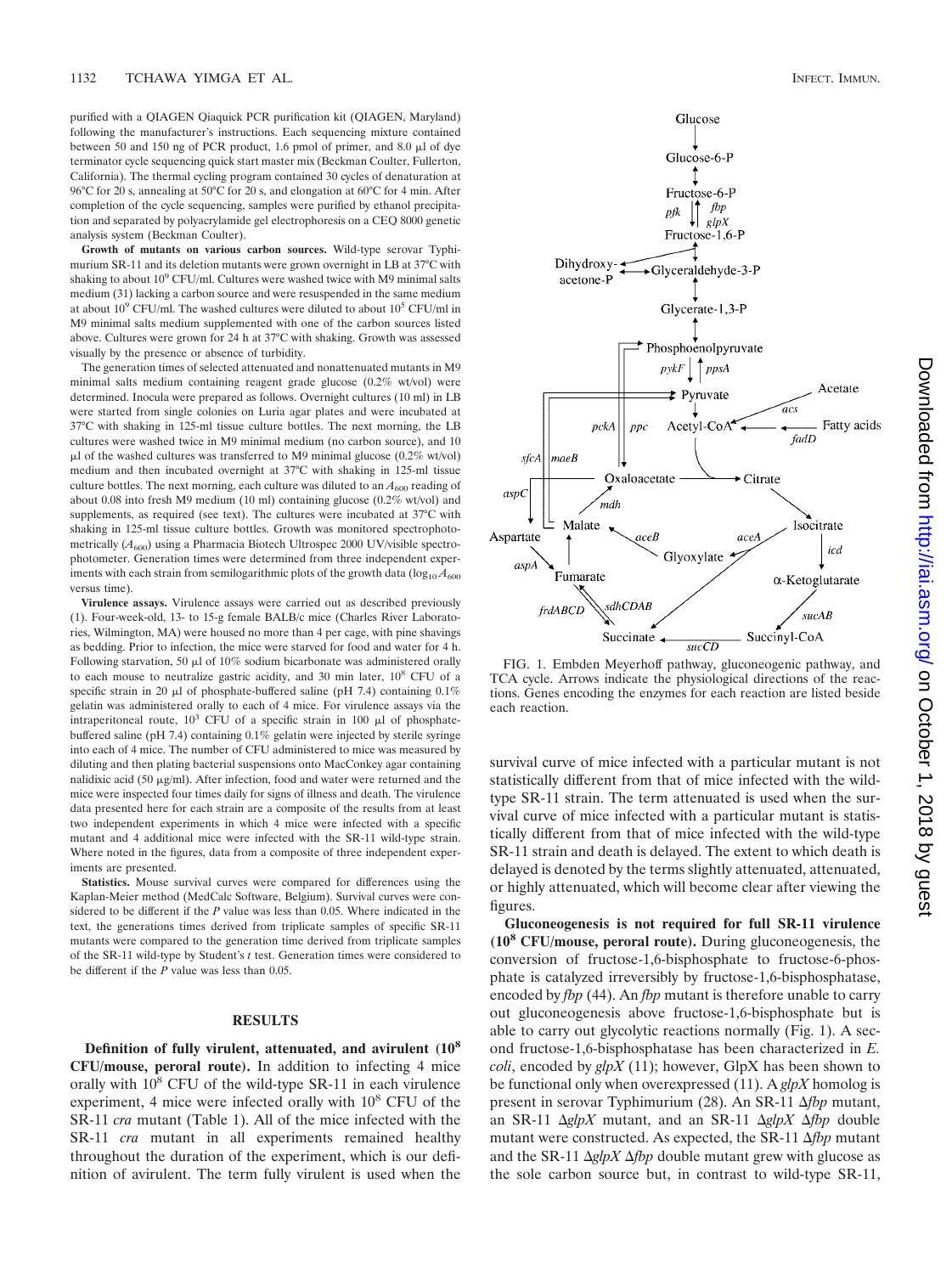|  | TABLE 3. Virulence of SR-11 mutants: oral infection (10 <sup>8</sup> /mouse) |  |  |  |  |
|--|------------------------------------------------------------------------------|--|--|--|--|
|--|------------------------------------------------------------------------------|--|--|--|--|

| Wild type<br>Mutant<br>Wild type<br>Mutant<br>Gluconeogenesis<br>5.5<br>8<br>6.5<br>9<br>0.35<br>$\Delta fbp$<br>9<br>$\Delta$ glp $X$<br>6.5<br>6<br>10<br>0.98<br>7<br>8<br>9<br>0.50<br>$\Delta$ fbp $\Delta$ glpX<br>16<br>7<br>8<br>$\Delta pckA$<br>11<br>11<br>0.14<br>8.5<br>8<br>12<br>13<br>$\Delta p p s A$<br>0.84<br>ΔpckA ΔppsA<br>8<br>10<br>18<br>11<br>0.02<br>Malate to pyruvate<br>7.5<br>$\triangle$ <i>mae</i> $B$<br>6<br>13<br>9<br>0.079<br>7.5<br>$\Delta$ sfcA<br>8<br>13<br>12<br>0.77<br>6.5<br>$\Delta$ sfcA $\Delta$ maeB<br>9<br>19<br>0.0001<br>11<br>TCA cycle<br>9<br>$\triangle$ suc $AB$<br>>32<br>10<br>>32<br>0.0001<br>8<br>$\triangle succCD$<br>18<br>>32<br>0.0068<br>14<br>8<br>>22<br>$\Delta$ sdhCDA<br>11<br>14<br>0.15<br>9<br>13<br>>22<br>$\Delta$ sdhCDA<br>14<br>0.0051<br>$(10^6$ CFU)<br>$\Delta$ sdhCDA<br>8.5<br>12<br>>22<br>0.0026<br>14<br>composite<br>$(16$ mice)<br>$\Delta$ mdh (12 mice)<br>7.5<br>>34<br>20<br>14<br>< 0.0001<br>TCA cycle<br>(reductive<br>branch)<br>7<br>11<br>12<br>0.20<br>$\Delta$ aspA<br>8<br>8<br><b>AfrdABCD</b><br>7<br>14<br>15<br>0.98<br>Acetate, fatty acids,<br>glyoxylate<br>bypass<br>8<br>8<br>9<br>11<br>0.49<br>$\Delta$ aceA<br>8<br>8<br>9<br>17<br>0.69<br>$\Delta$ acs<br>8<br>9<br>9<br>11<br>$\Delta$ fadD<br>0.65<br>Anapleurotic<br>7.5<br>7.5<br>12<br>14<br>0.93<br>$\Delta ppc$<br>7.5<br>7.5<br>$\Delta dctA$<br>13<br>11<br>0.71<br>5.5<br>6.5<br>$\Delta$ <i>kgtP</i><br>13<br>9<br>0.26<br>6.5<br>9<br>ΔdctA ΔkgtP<br>8.5<br>13<br>0.98 | Pathway and<br>mutant strain | Day 50%<br>mortality<br>reached for: | Day 100%<br>mortality<br>reached for: |  | Kaplan-<br>Meier                    |  |
|-------------------------------------------------------------------------------------------------------------------------------------------------------------------------------------------------------------------------------------------------------------------------------------------------------------------------------------------------------------------------------------------------------------------------------------------------------------------------------------------------------------------------------------------------------------------------------------------------------------------------------------------------------------------------------------------------------------------------------------------------------------------------------------------------------------------------------------------------------------------------------------------------------------------------------------------------------------------------------------------------------------------------------------------------------------------------------------------------------------------------------------------------------------------------------------------------------------------------------------------------------------------------------------------------------------------------------------------------------------------------------------------------------------------------------------------------------------------------------------------------------------------------------------------------------------|------------------------------|--------------------------------------|---------------------------------------|--|-------------------------------------|--|
|                                                                                                                                                                                                                                                                                                                                                                                                                                                                                                                                                                                                                                                                                                                                                                                                                                                                                                                                                                                                                                                                                                                                                                                                                                                                                                                                                                                                                                                                                                                                                             |                              |                                      |                                       |  | $P$ value <sup><math>a</math></sup> |  |
|                                                                                                                                                                                                                                                                                                                                                                                                                                                                                                                                                                                                                                                                                                                                                                                                                                                                                                                                                                                                                                                                                                                                                                                                                                                                                                                                                                                                                                                                                                                                                             |                              |                                      |                                       |  |                                     |  |
|                                                                                                                                                                                                                                                                                                                                                                                                                                                                                                                                                                                                                                                                                                                                                                                                                                                                                                                                                                                                                                                                                                                                                                                                                                                                                                                                                                                                                                                                                                                                                             |                              |                                      |                                       |  |                                     |  |
|                                                                                                                                                                                                                                                                                                                                                                                                                                                                                                                                                                                                                                                                                                                                                                                                                                                                                                                                                                                                                                                                                                                                                                                                                                                                                                                                                                                                                                                                                                                                                             |                              |                                      |                                       |  |                                     |  |
|                                                                                                                                                                                                                                                                                                                                                                                                                                                                                                                                                                                                                                                                                                                                                                                                                                                                                                                                                                                                                                                                                                                                                                                                                                                                                                                                                                                                                                                                                                                                                             |                              |                                      |                                       |  |                                     |  |
|                                                                                                                                                                                                                                                                                                                                                                                                                                                                                                                                                                                                                                                                                                                                                                                                                                                                                                                                                                                                                                                                                                                                                                                                                                                                                                                                                                                                                                                                                                                                                             |                              |                                      |                                       |  |                                     |  |
|                                                                                                                                                                                                                                                                                                                                                                                                                                                                                                                                                                                                                                                                                                                                                                                                                                                                                                                                                                                                                                                                                                                                                                                                                                                                                                                                                                                                                                                                                                                                                             |                              |                                      |                                       |  |                                     |  |
|                                                                                                                                                                                                                                                                                                                                                                                                                                                                                                                                                                                                                                                                                                                                                                                                                                                                                                                                                                                                                                                                                                                                                                                                                                                                                                                                                                                                                                                                                                                                                             |                              |                                      |                                       |  |                                     |  |
|                                                                                                                                                                                                                                                                                                                                                                                                                                                                                                                                                                                                                                                                                                                                                                                                                                                                                                                                                                                                                                                                                                                                                                                                                                                                                                                                                                                                                                                                                                                                                             |                              |                                      |                                       |  |                                     |  |
|                                                                                                                                                                                                                                                                                                                                                                                                                                                                                                                                                                                                                                                                                                                                                                                                                                                                                                                                                                                                                                                                                                                                                                                                                                                                                                                                                                                                                                                                                                                                                             |                              |                                      |                                       |  |                                     |  |
|                                                                                                                                                                                                                                                                                                                                                                                                                                                                                                                                                                                                                                                                                                                                                                                                                                                                                                                                                                                                                                                                                                                                                                                                                                                                                                                                                                                                                                                                                                                                                             |                              |                                      |                                       |  |                                     |  |
|                                                                                                                                                                                                                                                                                                                                                                                                                                                                                                                                                                                                                                                                                                                                                                                                                                                                                                                                                                                                                                                                                                                                                                                                                                                                                                                                                                                                                                                                                                                                                             |                              |                                      |                                       |  |                                     |  |
|                                                                                                                                                                                                                                                                                                                                                                                                                                                                                                                                                                                                                                                                                                                                                                                                                                                                                                                                                                                                                                                                                                                                                                                                                                                                                                                                                                                                                                                                                                                                                             |                              |                                      |                                       |  |                                     |  |
|                                                                                                                                                                                                                                                                                                                                                                                                                                                                                                                                                                                                                                                                                                                                                                                                                                                                                                                                                                                                                                                                                                                                                                                                                                                                                                                                                                                                                                                                                                                                                             |                              |                                      |                                       |  |                                     |  |
|                                                                                                                                                                                                                                                                                                                                                                                                                                                                                                                                                                                                                                                                                                                                                                                                                                                                                                                                                                                                                                                                                                                                                                                                                                                                                                                                                                                                                                                                                                                                                             |                              |                                      |                                       |  |                                     |  |
|                                                                                                                                                                                                                                                                                                                                                                                                                                                                                                                                                                                                                                                                                                                                                                                                                                                                                                                                                                                                                                                                                                                                                                                                                                                                                                                                                                                                                                                                                                                                                             |                              |                                      |                                       |  |                                     |  |
|                                                                                                                                                                                                                                                                                                                                                                                                                                                                                                                                                                                                                                                                                                                                                                                                                                                                                                                                                                                                                                                                                                                                                                                                                                                                                                                                                                                                                                                                                                                                                             |                              |                                      |                                       |  |                                     |  |
|                                                                                                                                                                                                                                                                                                                                                                                                                                                                                                                                                                                                                                                                                                                                                                                                                                                                                                                                                                                                                                                                                                                                                                                                                                                                                                                                                                                                                                                                                                                                                             |                              |                                      |                                       |  |                                     |  |
|                                                                                                                                                                                                                                                                                                                                                                                                                                                                                                                                                                                                                                                                                                                                                                                                                                                                                                                                                                                                                                                                                                                                                                                                                                                                                                                                                                                                                                                                                                                                                             |                              |                                      |                                       |  |                                     |  |
|                                                                                                                                                                                                                                                                                                                                                                                                                                                                                                                                                                                                                                                                                                                                                                                                                                                                                                                                                                                                                                                                                                                                                                                                                                                                                                                                                                                                                                                                                                                                                             |                              |                                      |                                       |  |                                     |  |
|                                                                                                                                                                                                                                                                                                                                                                                                                                                                                                                                                                                                                                                                                                                                                                                                                                                                                                                                                                                                                                                                                                                                                                                                                                                                                                                                                                                                                                                                                                                                                             |                              |                                      |                                       |  |                                     |  |
|                                                                                                                                                                                                                                                                                                                                                                                                                                                                                                                                                                                                                                                                                                                                                                                                                                                                                                                                                                                                                                                                                                                                                                                                                                                                                                                                                                                                                                                                                                                                                             |                              |                                      |                                       |  |                                     |  |
|                                                                                                                                                                                                                                                                                                                                                                                                                                                                                                                                                                                                                                                                                                                                                                                                                                                                                                                                                                                                                                                                                                                                                                                                                                                                                                                                                                                                                                                                                                                                                             |                              |                                      |                                       |  |                                     |  |
|                                                                                                                                                                                                                                                                                                                                                                                                                                                                                                                                                                                                                                                                                                                                                                                                                                                                                                                                                                                                                                                                                                                                                                                                                                                                                                                                                                                                                                                                                                                                                             |                              |                                      |                                       |  |                                     |  |
|                                                                                                                                                                                                                                                                                                                                                                                                                                                                                                                                                                                                                                                                                                                                                                                                                                                                                                                                                                                                                                                                                                                                                                                                                                                                                                                                                                                                                                                                                                                                                             |                              |                                      |                                       |  |                                     |  |
|                                                                                                                                                                                                                                                                                                                                                                                                                                                                                                                                                                                                                                                                                                                                                                                                                                                                                                                                                                                                                                                                                                                                                                                                                                                                                                                                                                                                                                                                                                                                                             |                              |                                      |                                       |  |                                     |  |
|                                                                                                                                                                                                                                                                                                                                                                                                                                                                                                                                                                                                                                                                                                                                                                                                                                                                                                                                                                                                                                                                                                                                                                                                                                                                                                                                                                                                                                                                                                                                                             |                              |                                      |                                       |  |                                     |  |
|                                                                                                                                                                                                                                                                                                                                                                                                                                                                                                                                                                                                                                                                                                                                                                                                                                                                                                                                                                                                                                                                                                                                                                                                                                                                                                                                                                                                                                                                                                                                                             |                              |                                      |                                       |  |                                     |  |
|                                                                                                                                                                                                                                                                                                                                                                                                                                                                                                                                                                                                                                                                                                                                                                                                                                                                                                                                                                                                                                                                                                                                                                                                                                                                                                                                                                                                                                                                                                                                                             |                              |                                      |                                       |  |                                     |  |
|                                                                                                                                                                                                                                                                                                                                                                                                                                                                                                                                                                                                                                                                                                                                                                                                                                                                                                                                                                                                                                                                                                                                                                                                                                                                                                                                                                                                                                                                                                                                                             |                              |                                      |                                       |  |                                     |  |
|                                                                                                                                                                                                                                                                                                                                                                                                                                                                                                                                                                                                                                                                                                                                                                                                                                                                                                                                                                                                                                                                                                                                                                                                                                                                                                                                                                                                                                                                                                                                                             |                              |                                      |                                       |  |                                     |  |

*<sup>a</sup> P* values denoting statistical differences between the survival curves of mice infected with the SR-11 wild type and a specific mutant are shown in boldface type.

failed to grow on glycerol and gluconeogenic substrates (acetate, citrate, malate, succinate, oleate, and pyruvate) as sole carbon and energy sources (not shown). However, the SR-11  $\Delta g/pX$  mutant (*P* = 0.98), the SR-11  $\Delta fbp$  mutant (*P* = 0.35),



FIG. 2. Survival of BALB/c mice infected orally with  $10^8$  CFU of either wild-type SR-11 (■) or the SR-11 Δ*ppsA* Δ*pckA* double mutant  $(O).$ 

and the SR-11  $\Delta g/pX \Delta fbp$  double mutant ( $P = 0.50$ ) were each as virulent as the wild-type SR-11 (Table 3), suggesting that as yet unidentified sugars that feed into the glycolytic/gluconeogenic pathway at or above fructose-6-phosphate are utilized for growth during infection.

Although the SR-11  $\Delta g/pX \Delta fbp$  double mutant cannot complete gluconeogenesis above fructose-1,6-bisphosphate, it can still make all the intermediates from pyruvate to fructose-1,6 bisphosphate from gluconeogenic substrates (Fig. 1). Gluconeogenesis can be prevented above pyruvate by blocking the production of phosphoenolpyruvate (PEP) from both oxaloacetate via phosphoenolpyruvate carboxykinase, encoded by the *pckA* gene (29), and from pyruvate via phosphoenolpyruvate synthase, encoded by the *ppsA* gene (33) (Fig. 1). An SR-11  $\Delta p$ *psA* mutant, an SR-11  $\Delta p$ *ckA* mutant, and an SR-11  $\Delta p$ *psA pckA* double mutant were constructed. As expected, the SR-11  $\Delta p$ psA  $\Delta p$ ckA double mutant grew with glucose as the sole carbon and energy source (Table 4) but was unable to utilize gluconeogenic substrates for growth (not shown). The SR-11  $\Delta ppsA$  mutant ( $P = 0.84$ ) and the SR-11  $\Delta pckA$  mutant  $(P = 0.14)$  were fully virulent (Table 3); however, the SR-11  $\Delta p$ *psA*  $\Delta p$ *ckA* mutant (*P* = 0.02) was found to be slightly attenuated, i.e., death was delayed by about 2 days (Fig. 2). Since the SR-11  $\Delta g/pX \Delta fbp$  double mutant is fully virulent and the SR-11  $\Delta p$ *psA*  $\Delta p$ *ckA* double mutant appears to be only slightly attenuated, gluconeogenesis plays, at most, a minor role in SR-11 virulence, i.e., the avirulence of the SR-11 *cra* mutant can't be explained by its inability to perform gluconeon October 1, 2018 by guest <http://iai.asm.org/> Downloaded from

Downloaded from http://iai.asm.org/ on October 1, 2018 by guest

TABLE 4. Generation times of serovar Typhimurium SR-11 mutants growing aerobically in M9 minimal medium containing glucose (0.2% wt/vol)

| Growth medium                               |                                        | Generation time (min) $\pm$ SD (n = 3) for: |                        |                        |                                   |                               |                                      |                        |  |
|---------------------------------------------|----------------------------------------|---------------------------------------------|------------------------|------------------------|-----------------------------------|-------------------------------|--------------------------------------|------------------------|--|
|                                             | Wild type                              | $\Delta mdh$                                | $\Delta$ sdhCDA        | $\triangle succ$       | $\Delta p$ ps $A \Delta p$ ck $A$ | $\Delta$ sfcA $\Delta$ maeB   | $\triangle$ suc $AB$                 | $\Delta ppc$           |  |
| $M9G^a$<br>$M9GAK^b$<br>M9GDLM <sup>c</sup> | $79 \pm 4$<br>$64 \pm 2$<br>$69 \pm 2$ | $95 \pm 5$<br>$ND^e$<br>ND                  | $81 \pm 4$<br>ND<br>ND | $80 \pm 6$<br>ND<br>ND | $79 \pm 6$<br><b>ND</b><br>ND     | $84 \pm 5$<br><b>ND</b><br>ND | NG <sup>d</sup><br>ND.<br>$72 \pm 4$ | NG<br>$92 \pm 2$<br>ND |  |

*<sup>a</sup>* M9G, M9 minimal medium containing glucose (0.2% wt/vol).

*b* M9GAK, M9G supplemented with  $0.01\%$  aspartate and  $0.01\%$   $\alpha$ -kletoglutarate. *c* M9GDLM, M9G containing diaminopimelate (40  $\mu$ g/ml), lysine (50  $\mu$ g/ml), and *d* NG, no growth. <sup>c</sup> M9GDLM, M9G containing diaminopimelate (40 μg/ml), lysine (50 μg/ml), and methionine (50 μg/ml).<br><sup>d</sup> NG, no growth.

*<sup>e</sup>* ND, not done.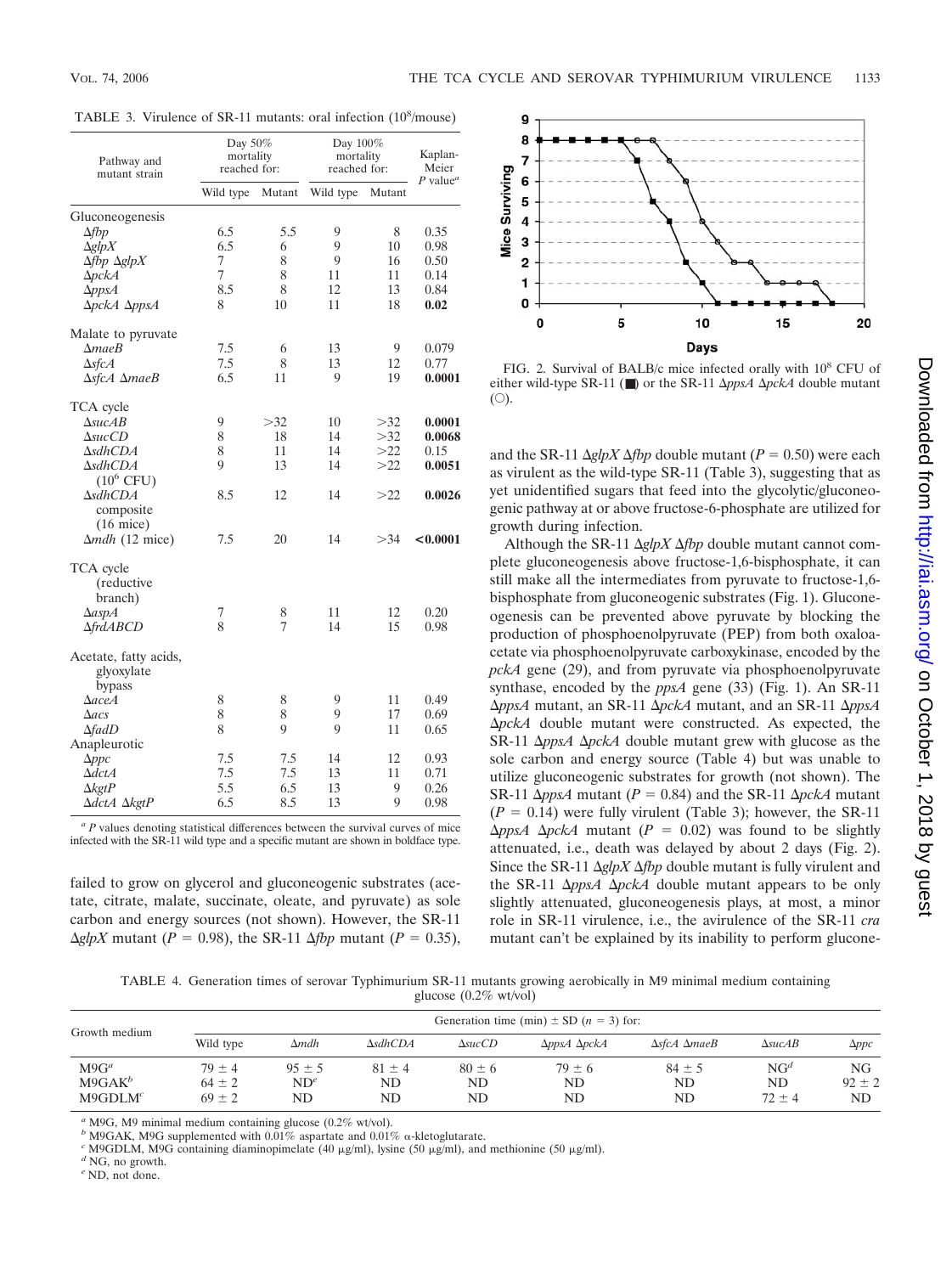

FIG. 3. Survival of BALB/c mice infected orally with 108 CFU of either wild-type SR-11 ( $\blacksquare$ ) or the SR-11  $\Delta ppc$  mutant ( $\bigcirc$ ).

ogenesis. Moreover, since the SR-11 ΔppsA ΔpckA double mutant is unable to make any gluconeogenic intermediates above pyruvate, it appears that the majority of metabolic intermediates from fructose-1,6-bisphosphate to PEP required for full virulence can be produced glycolytically.

**Phosphoenolpyruvate carboxylase is not required for full SR-11 virulence (108 CFU/mouse, peroral route).** Phosphoenolpyruvate carboxylase (Ppc), which converts PEP to oxaloacetate (41), replenishes the TCA cycle when precursor metabolites are withdrawn for biosynthesis under conditions where a high level of sugar is available as the sole carbon and energy source (47). Since SR-11 appeared to obtain the majority of its PEP glycolytically in vivo, it was of interest to examine the role of Ppc in SR-11 virulence. An  $SR-11\Delta ppc$ mutant was constructed and, as reported previously for serovar Typhimurium (47), was unable to grow using either glucose or glycerol as a sole carbon source unless cofactor amounts  $(0.01\%)$  of both aspartate and  $\alpha$ -ketoglutarate were added to the medium. Therefore, the SR-11  $\Delta ppc$  mutant does not appear to utilize the glyoxylate bypass as an alternative anapleurotic pathway for replenishment of oxoloacetate, as has been reported for a *ppc* mutant of *E. coli* strain BW25113 (37). As expected, the SR-11  $\Delta ppc$  mutant grew normally on either acetate or citrate as a sole carbon source (not shown). Despite its growth defect on sugars, the SR-11  $\Delta ppc$  mutant ( $P = 0.93$ ) was fully virulent (Fig. 3), suggesting that anapleurotic formation of oxaloacetate from PEP is not required during SR-11 infection.

**The reductive branch of the TCA cycle is not required for full SR-11 virulence (108 CFU/mouse, peroral route).** During anaerobic growth in the absence of an alternative electron acceptor, the TCA cycle does not function as a full cycle but as an oxidative branch which runs from citrate to  $\alpha$ -ketoglutarate and a reductive branch which runs backwards from oxaloacetate to succinyl coenzyme A (succinyl-CoA) (Fig. 1) (7, 39). Under these conditions, both branches serve biosynthetic functions and are not used for energy generation (7). The reductive branch runs in part via reversal of the direction of the TCA cycle using the enzymes of the TCA cycle and in part via aspartate aminotransferase, encoded by *aspC* (14), which generates aspartate from oxaloacetate and via aspartase, encoded

by *aspA* (46), which generates fumarate from aspartate (7). Succinate is then generated from fumarate via fumarate reductase (7), encoded by the *frdABCD* genes (6), and succinyl-CoA is generated from succinate via succinyl-CoA synthetase (7), encoded by the *sucCD* genes (3). Succinyl-CoA is derived from succinate via succinyl-CoA synthetase rather than from  $\alpha$ -ketoglutarate via -ketoglutarate dehydrogenase (*sucAB*) because anaerobically  $\alpha$ -ketoglutarate dehydrogenase synthesis is severely repressed relative to other TCA cycle enzymes (7, 35). Succinate dehydrogenase (*sdhCDAB*) is also severely repressed under anaerobic conditions in the absence of an alternative electron acceptor (21, 36).

To determine whether SR-11 virulence depends on the reductive branch of the TCA cycle, an SR-11 *aspA* mutant and an SR-11 *frdABCD* mutant were constructed and tested for virulence. Both the SR-11  $\Delta$ *aspA* mutant (*P* = 0.20) and the SR-11  $\Delta \frac{f r d}{A B C D}$  mutant ( $P = 0.98$ ) were fully virulent (Table 3), suggesting that the TCA cycle does not function in the branched mode during SR-11 infection. Furthermore, these data suggest that extracellular aspartate is not being used to replenish fumarate in the TCA cycle during SR-11 infection.

**Role of the TCA cycle in SR-11 virulence (108 CFU/mouse, peroral route).** Since it appeared that the branched operation of the TCA cycle was not required for full SR-11 virulence, it seemed that a complete TCA cycle might be necessary. Therefore, several TCA cycle mutants were constructed, and as described below, growth phenotypes were as in previously published reports (7, 18, 50). With the exception of the SR-11 *sucAB* mutant, all the TCA cycle mutants grew with glucose as a sole carbon and energy source (Table 4). The SR-11  $\Delta$ *sucAB* mutant, unable to convert  $\alpha$ -ketoglutarate to succinyl-CoA (Fig. 1) and therefore unable to grow on either acetate or citrate as a sole carbon and energy source (not shown), was totally avirulent  $(P = 0.0001)$  (Fig. 4A). In addition, the SR-11 *sucCD* mutant, unable to convert succinyl-CoA to succinate and therefore unable to grow on citrate or acetate as a sole carbon source (not shown), was attenuated  $(P = 0.0068)$  (Fig. 4B). Furthermore, the SR-11 Δ*mdh* mutant, unable to convert malate to oxaloacetate via malate dehydrogenase (51) and therefore unable to grow on either citrate or malate as a sole carbon and energy source (not shown), was highly attenuated  $(P < 0.0001)$  (Fig. 4C). The SR-11  $\Delta$ *sdhCDA* mutant, unable to convert succinate to fumarate and therefore unable to grow on acetate or succinate as a sole carbon and energy source (not shown), was fully virulent statistically  $(P = 0.15)$  but appeared attenuated visually (Fig. 4D). Therefore, the SR-11  $\Delta$ sdhCDA mutant was tested for virulence at a 100-fold-lower level  $(10<sup>6</sup>$ CFU/mouse) and was found to be attenuated  $(P = 0.0051)$ (Table 3). Moreover, comparison of the SR-11 wild-type survival curve and the SR-11 ΔsdhCDA mutant survival curve generated from the combined data of the  $10^8$  CFU and  $10^6$ CFU virulence assays (16 mice) (Fig. 4E) also showed that the SR-11  $\Delta$ *sdhCDA* mutant was attenuated ( $P = 0.0026$ ). Since expression of all the TCA cycle genes tested are necessary for full virulence, it appears that the complete TCA cycle runs during SR-11 infection and is necessary for full virulence.

**Role of malate oxidoreductase in SR-11 virulence (108 CFU/ mouse, peroral route).** Pyruvate can be generated from PEP by the PEP-dependent, sugar-transporting phosphotransferase system (PTS), from PEP via pyruvate kinase glycolytically, or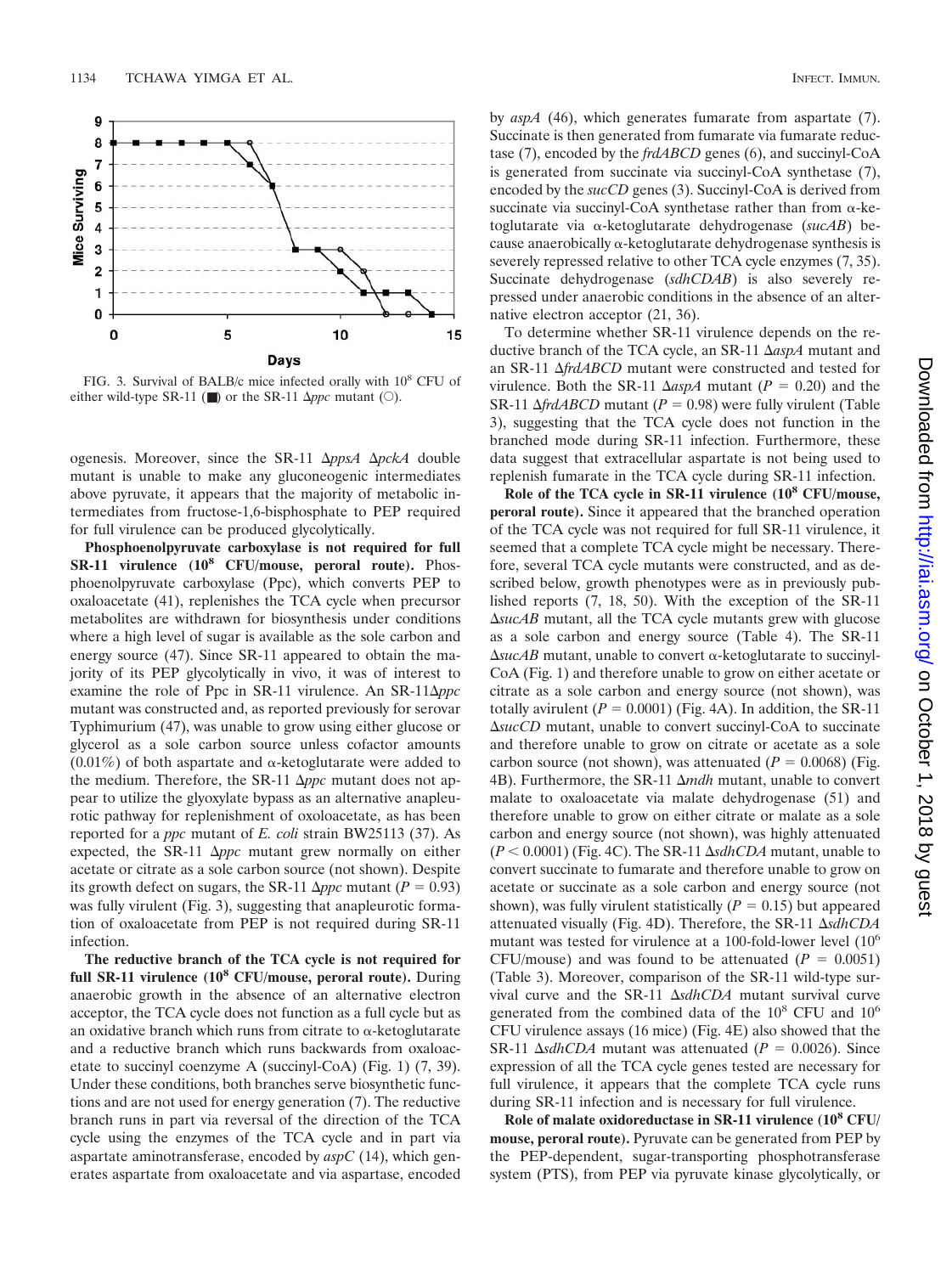

FIG. 4. Survival of BALB/c mice infected orally with  $10^8$  CFU of either wild-type SR-11 ( $\blacksquare$ ) or the SR-11  $\Delta$ sucAB mutant ( $\bigcirc$ ) (A),  $10^8$  CFU of either wild-type SR-11 (■) or the SR-11  $\Delta succD$  mutant (○) (B), 10<sup>8</sup> CFU of either wild-type SR-11 (■) or the SR-11  $\Delta mdh$  mutant (○) (C), or  $10^8$  CFU of either wild-type SR-11 ( $\blacksquare$ ) or the SR-11  $\Delta$ sdhCDA mutant ( $\bigcirc$ ) (D). (E) Composite of mice infected with 10<sup>8</sup> CFU and 10<sup>6</sup> CFU of either wild-type SR-11 ( $\blacksquare$ ) or the SR-11  $\Delta$ sdhCDA mutant ( $\bigcirc$ ).

from malate via malate oxidoreductase ("malic enzyme") (Fig. 1). Serovar Typhimurium contains an NAD-dependent malate oxidoreductase, encoded by the *sfcA* gene (26) and an NADPdependent malate oxidoreductase, putatively encoded by the *maeB* gene (2). It has been reported that a MudJ insertion in the *sfcA* gene rendered serovar Typhimurium avirulent after oral infection in BALB/c mice (49). We were unable to confirm that an SR-11  $\Delta s$ *fcA* mutant was avirulent. In fact, in our hands, both the SR-11  $\Delta$ *sfcA* mutant ( $P = 0.77$ ) and the SR-11  $\Delta maeB$  mutant ( $P = 0.079$ ) were fully virulent (Table 3). However, although not avirulent, the SR-11  $\Delta$ sfcA  $\Delta$ maeB double mutant was attenuated  $(P = 0.0001)$  (Fig. 5). These data suggest that a major source of pyruvate during SR-11 infection is from malate. Moreover, since it appears that pyruvate generated from malate during SR-11 infection is not used to any great extent for gluconeogenesis, it is likely that it is used, at least in part, to generate acetyl-CoA, which, in addition to being necessary for citrate formation for the TCA cycle, is the precursor of fatty acids for phospholipid biosynthesis.

**The glyoxylate bypass is not required for full SR-11 pathogenesis (108 CFU/mouse, per-oral route).** The glyoxylate bypass (Fig. 1), required for utilization of two major gluconeogenic carbon sources, acetate and fatty acids (7), has been reported to not be required for serovar Typhimurium strain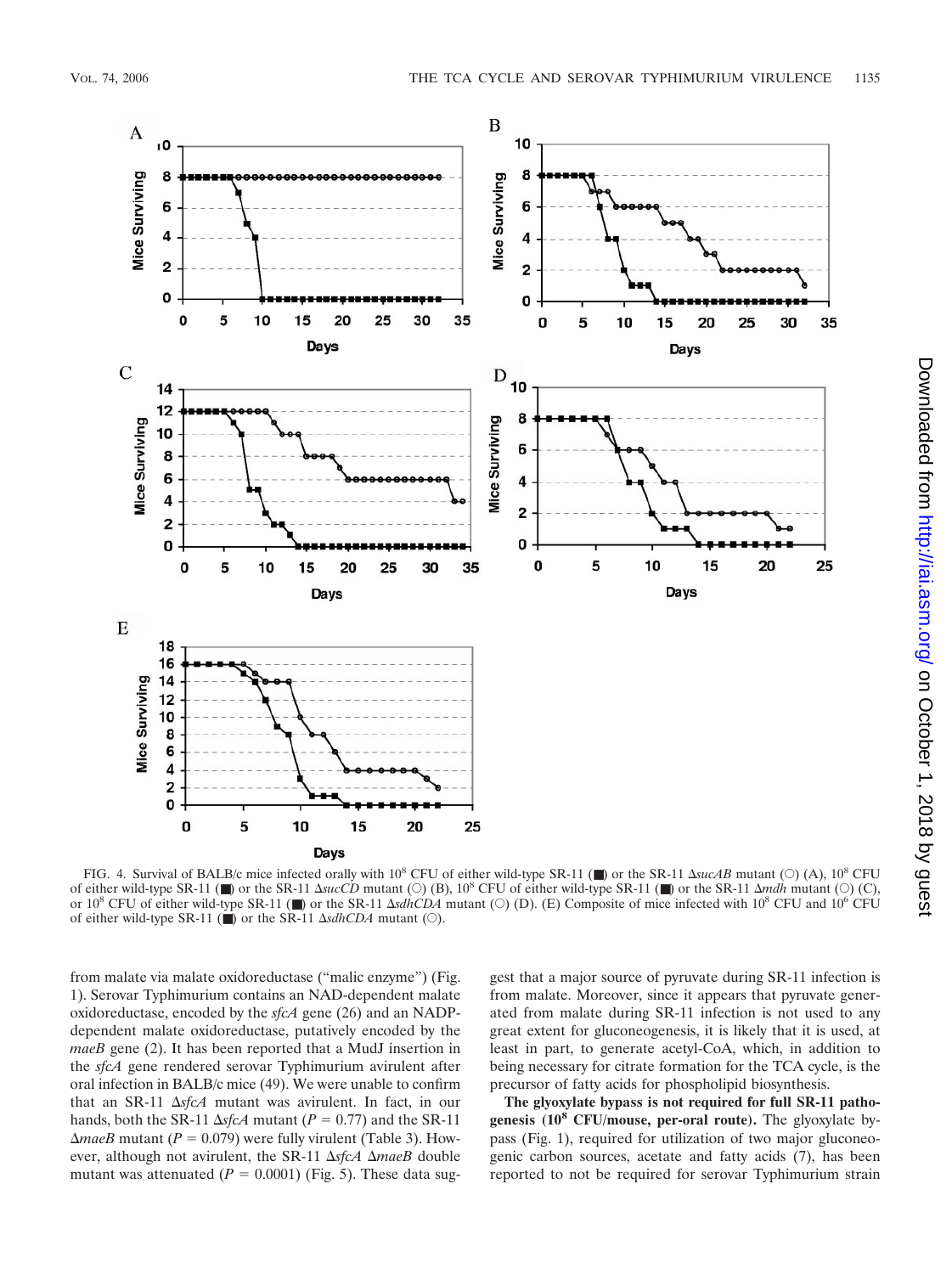

FIG. 5. Survival of BALB/c mice infected orally with 108 CFU of either wild-type SR-11 ( $\blacksquare$ ) or the SR-11  $\Delta$ sfcA  $\Delta$ *maeB* double mutant  $(O).$ 

14028s acute virulence (13). To determine whether the glyoxylate bypass contributes to SR-11 virulence, an SR-11 *aceA* mutant was constructed which is unable to convert isocitrate to glyoxylate and succinate (Fig. 1) (27). As expected, the SR-11 *aceA* mutant was unable to utilize either acetate or oleate as a sole source of carbon and energy (not shown) and, in agreement with Fang et al. (13), was found to be fully virulent ( $P =$ 0.49) (Table 3). Therefore, the glyoxylate bypass is not required for SR-11 virulence. Furthermore, an SR-11 *fadD* mutant  $(P = 0.65)$ , unable to degrade fatty acids to acetyl-CoA (Fig. 1), and an SR-11  $\Delta acs$  mutant ( $P = 0.69$ ), unable to convert acetate to acetyl-CoA (Fig. 1), were unable to grow with oleate and acetate as a sole carbon and energy source, respectively (not shown), but were fully virulent (Table 3). These data suggest that neither external acetate nor fatty acids present in mouse tissues are required as sources of acetyl-CoA for running the TCA cycle during SR-11 infection.

**Growth of attenuated mutants aerobically in glucose minimal medium.** The evidence to this point suggested that cyclic operation of the TCA cycle is required for full SR-11 virulence in BALB/c mice. However, it might be argued that the attenuated TCA cycle mutants have general growth defects that would be observed even if the TCA cycle were not running as a full cycle. It was therefore of interest to examine growth rates of the attenuated SR-11 TCA cycle mutants during aerobic growth with glucose (0.2% wt/vol) as the sole source of carbon and energy (Table 4), a condition in which the TCA cycle operates in the oxidative and reductive branched mode (7, 32), requiring neither succinate dehydrogenase nor  $\alpha$ -ketoglutarate dehydrogenase (5, 7). Under these conditions, the generation time of the attenuated SR-11  $\Delta$ mdh mutant (Table 4) was significantly greater than that of the wild-type SR-11 strain (*P*  $0.02$ , suggesting that malate dehydrogenase is indeed necessary for running the reductive branch of the TCA cycle as well as the full TCA cycle. Therefore, malate dehydrogenase would most likely be required for full virulence whether or not the TCA cycle was running as a full cycle in vivo. In contrast, the generation times of the attenuated SR-11  $\Delta$ *sdhCDA* mutant (Table 4) and the attenuated SR-11  $\Delta succCD$  mutant (Table 4) were essentially the same as that of the wild-type SR-11  $(P > 0.10$  in each case), suggesting that the attenuation observed in vivo is in fact due to the inability of these mutants to run a full TCA cycle.

The remaining attenuated SR-11 mutants were also grown on glucose aerobically, and generation times were determined. The generation times of the slightly attenuated SR-11  $\Delta p$ psA *ΔpckA* double mutant and the generation time of the attenuated SR-11  $\Delta$ *sfcA*  $\Delta$ *maeB* double mutant were the same as that of the SR-11 wild-type strain  $(P > 0.10$  in each case) (Table 4). These data suggest that when growing on glucose aerobically, i.e., under conditions in which gluoneogenesis driven by TCA cycle intermediates is not necessary, these mutants can achieve maximum SR-11 growth rates. It therefore appears that attenuation of the SR-11 ΔppsA ΔpckA and SR-11 ΔsfcA ΔmaeB mutants in BALB/c mice is due to defects in their inability to send TCA cycle intermediates out of the TCA cycle under in vivo conditions and not due to nonspecific growth defects.

The avirulent SR-11  $\Delta$ *sucAB* mutant does not grow on glucose aerobically unless diaminopimelic acid, lysine, and methionine are added to the growth medium (5). With these supplements, however, the SR-11  $\Delta$ sucAB mutant and the SR-11 wild-type strain grew with identical generation times  $(P > 0.10)$ (Table 4). These data suggest that the SR-11  $\Delta succAB$  is probably avirulent due to the unavailability of one of the supplements in vivo, most likely diaminopimelate, which is required for succinyl-CoA synthesis. Finally, the SR-11  $\Delta ppc$  mutant is unable to convert PEP to oxaloacetate and, therefore, does not grow on glucose aerobically unless cofactor amounts (0.01%) of both aspartate and  $\alpha$ -ketoglutarate are added to the medium (47). Surprisingly, when the SR-11  $\Delta ppc$  mutant was grown in the presence of the supplements, its generation time was still 44% greater than the wild-type SR-11 ( $P < 0.001$ ) (Table 4), yet it was fully virulent in BALB/c mice (Table 3). It will be of great interest to determine whether the SR-11  $\Delta ppc$ mutant and the wild-type SR-11 strain grow equally well in Peyer's patches and in macrophages in vivo.

**The DctA and KgtP transporters are not required for replenishing TCA cycle intermediates during SR-11 infection (108 CFU/mouse, peroral route).** Taken together, the evidence described above suggests that cyclic operation of the TCA cycle and formation of pyruvate from malate are important for full virulence of SR-11 in BALB/c mice. Since gluconeogenesis is not required for full virulence, it appears that SR-11 can use sugars for growth in vivo. Yet the SR-11  $\Delta ppc$  mutant is fully virulent despite being unable to replenish the TCA cycle when grown on sugars as sole carbon and energy sources (47). The fact that Ppc is not required to replenish TCA intermediates and that malate appears to be removed from the TCA cycle to serve as a major source of pyruvate suggests the possibility that TCA cycle intermediates can be replenished during infection independently of Ppc. Therefore, we wanted to test whether uptake of TCA cycle intermediates was important for SR-11 virulence. DctA is a sodium-dependent dicarboxylate transporter, responsible for the uptake of fumarate, succinate, and malate under aerobic conditions as well as for the uptake of orotate, a pyrimidine precusor (10). KgtP is a proton-driven transporter for  $\alpha$ -ketoglutarate, which is constitutively expressed (45). SR-11  $\Delta kgtP$ , SR-11  $\Delta dctA$ , and SR-11  $\Delta kgtP$ *dctA* mutants were constructed, and each strain was tested for virulence. The SR-11  $\Delta kgtP$  mutant ( $P = 0.26$ ), the SR-11  $\Delta \text{dctA}$  mutant ( $P = 0.71$ ), and the SR-11  $\Delta \text{kgtP}$   $\Delta \text{dctA}$  double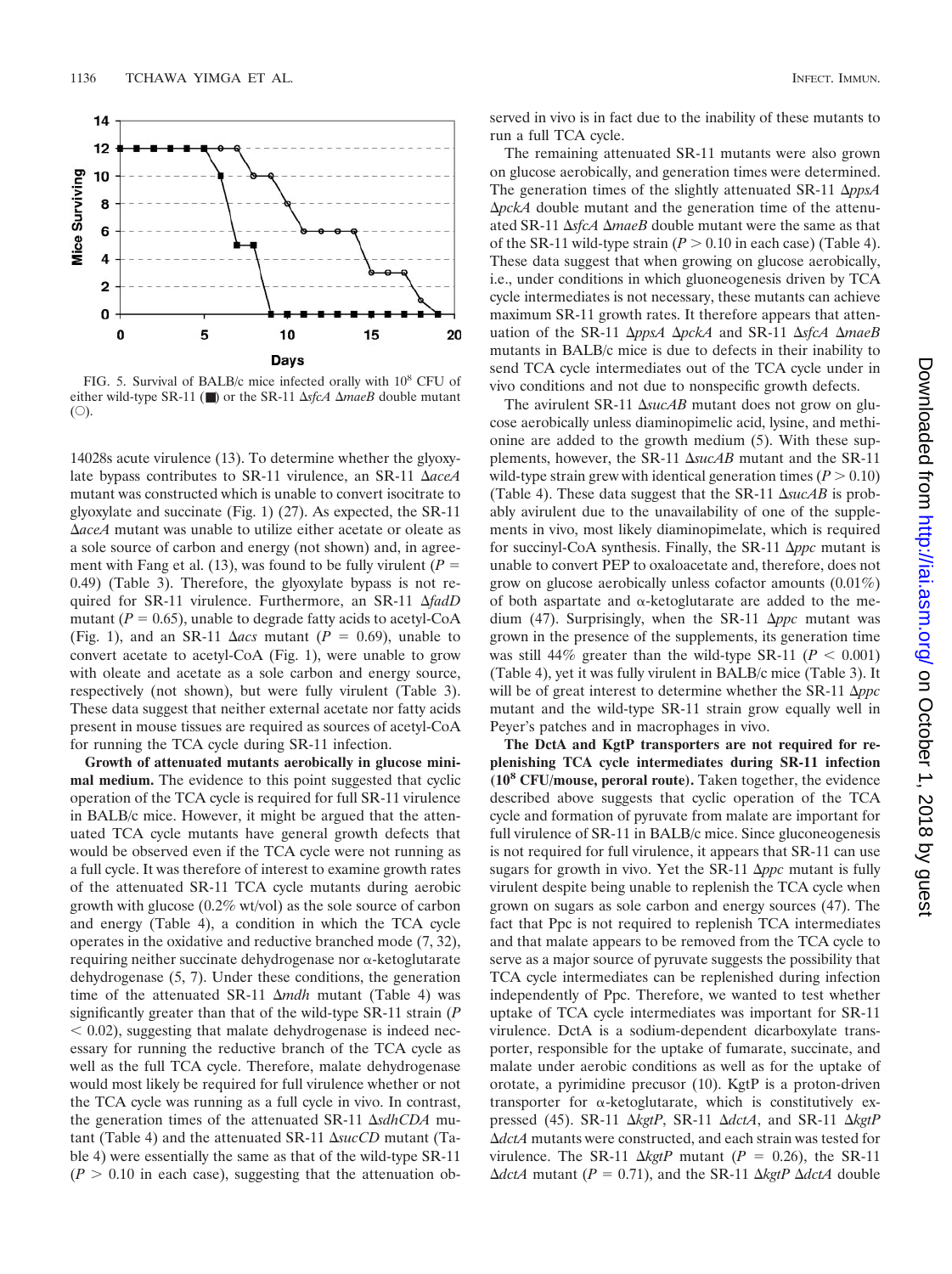

FIG. 6. Survival of BALB/c mice infected intraperitoneally with  $10^3$  CFU of either wild-type SR-11 ( $\blacksquare$ ) or the SR-11  $\Delta$ *sucAB* mutant ( $\bigcirc$ ) (A), 10<sup>3</sup> CFU of either wild-type SR-11 (■) or the SR-11  $\Delta$ sfcA  $\Delta$ maeB double mutant (○) (B), 10<sup>3</sup> CFU of either wild-type SR-11 (■) or the SR-11 *sdhCDA* mutant (○) (C), 10<sup>3</sup> CFU of either wild-type SR-11 (■) or the SR-11 *sucCD* mutant (○) (D), or 10<sup>3</sup> CFU of either wild-type SR-11 ( $\blacksquare$ ) or the SR-11  $\Delta$ *mdh* mutant ( $\bigcirc$ ) (E).

mutant  $(P = 0.98)$  were each fully virulent (Table 3). Therefore, although we have not as yet identified the intermediates that replenish the TCA cycle, it appears that neither DctA nor KgtP is required for uptake of TCA cycle intermediates during SR-11 infection of BALB/c mice. Note that neither the anaerobic systems for dicarboxylate uptake (16, 34) nor the citrate transport system (52) were tested.

**Virulence of SR-11 mutants via the intraperitoneal route (10<sup>3</sup> CFU/mouse).** Since SR-11 growth presumably takes place in lymphoid cells of the Peyer's patches (20, 22) and in macrophages in the liver and spleen when mice are infected via the peroral route (24, 40), the SR-11 mutants that were at least moderately attenuated (SR-11 Δmdh, SR-11 ΔsfcA ΔmaeB, SR-11  $\Delta$ *sdhCDA*, and SR-11  $\Delta$ *sucCD*) or avirulent perorally  $(SR-11 \Delta succAB)$  were tested for virulence via the intraperitoneal (i.p.) route. The SR-11 ΔsucAB mutant, which was avirulent via the oral route was also avirulent i.p.  $(P = 0.0001)$ (Fig. 6A). The SR-11  $\Delta$ sfcA  $\Delta$ *maeB* mutant ( $P = 0.0011$ ), the SR-11  $\Delta$ *sdhCDA* mutant ( $P = 0.0014$ ), and the SR-11  $\Delta$ *sucCD* mutant  $(P = 0.0003)$  were attenuated i.p. to about the same extent as via the peroral route (Fig. 6B to D); however, the SR-11  $\Delta$ *mdh* mutant (*P* = 0.0014) appeared to be less attenuated via the i.p. route than perorally (compare Fig. 4C and 6E), suggesting that sources of replenishment of oxaloacetate for SR-11 during growth in macrophages in the liver and spleen may be more plentiful than for growth of SR-11 in the Peyer's patches.

#### **DISCUSSION**

While the virulence mechanisms of serovar Typhimurium have been studied intensively, little is known about the central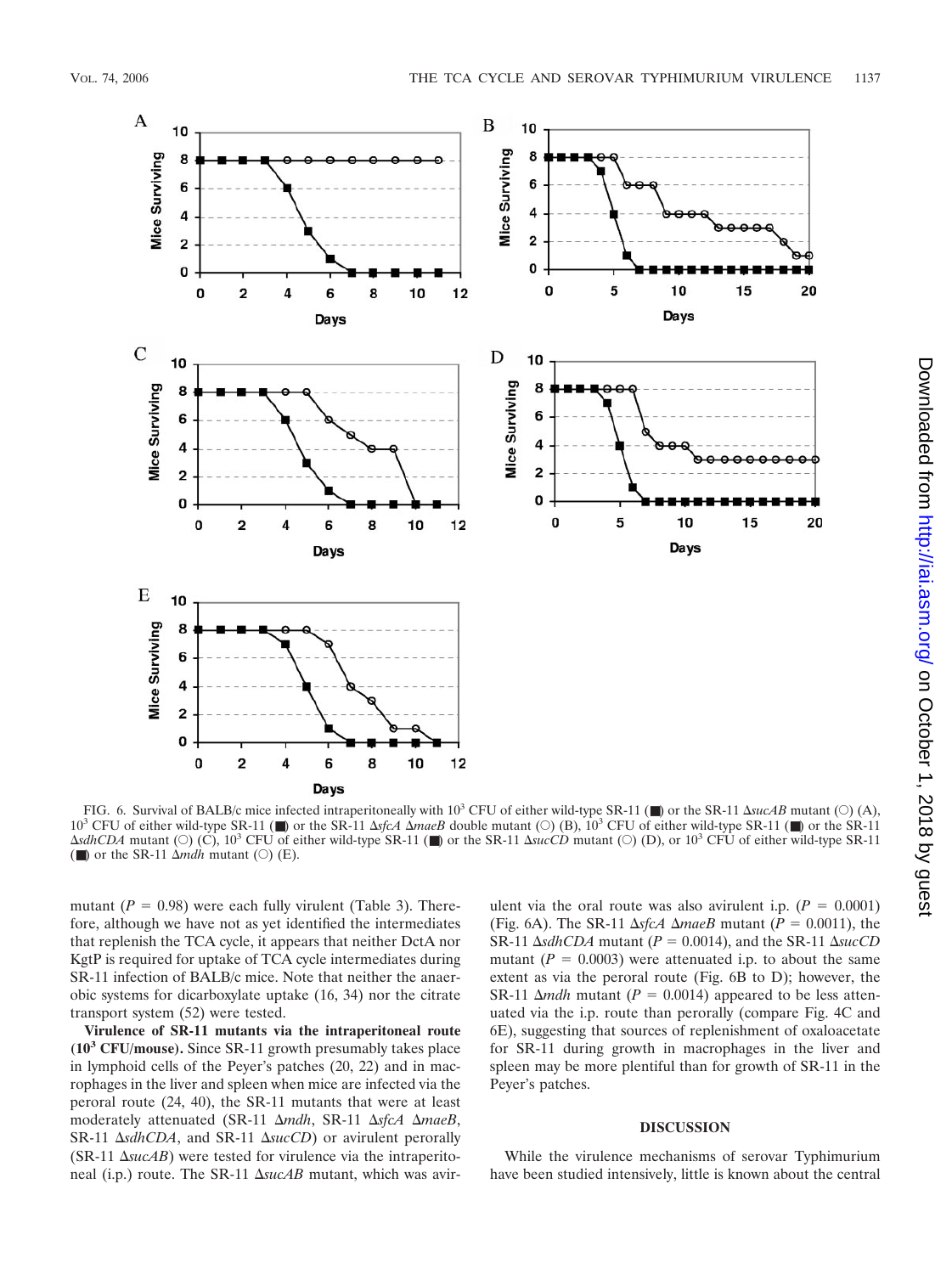metabolic pathways used during infection. As a first step, we used systematic mutational analysis to evaluate the involvement of central metabolic pathways in SR-11 virulence in BALB/c mice. While we believe that this approach has merit, there are several reasons that the data must be interpreted with caution. First, the fact that a specific mutation has no effect on virulence does not rule out the possibility that the disrupted metabolic pathway normally plays a role in virulence, i.e., it is possible that an alternative pathway can compensate for the defect. Second, it is possible that virulence gene expression may be regulated by specific metabolic signals, and thus, while attenuation of a specific mutant might be attributed to interruption of a metabolic pathway, attenuation might be primarily caused by repression of virulence factor synthesis. Third, virulence is a highly complicated process involving many different types of host-bacterium interactions, any one of which could be affected by a specific metabolic defect. Thus, a specific metabolic defect might have important consequences at one stage of infection but not at another stage. The virulence assay employed here cannot address this possibility. Fourth, we have not complemented each of the attenuated and avirulent mutants with the wild-type gene or genes that each is missing to be sure that full virulence has been restored. Nevertheless, despite these caveats, and recognizing that far more work will be required to fully understand serovar Typhimurium central metabolism in vivo, including studies of central carbon metabolism in Peyer's patches and in macrophages in vivo, we offer the following possibilities to explain our data.

Gluconeogenesis (Δ*fbp ΔglpX* mutant and *ΔppsA ΔpckA* mutant) and the anapleurotic replenishment of oxaloacetate in the TCA cycle from PEP  $(\Delta ppc$  mutant) appear not to be needed for full SR-11 virulence, but formation of pyruvate from malate, which would require replenishment of TCA cycle intermediates, does appear to be important  $(\Delta s f cA \Delta m a eB)$ mutant). It is also clear that cyclic operation of the TCA cycle (*sucAB*, *sucCD*, *sdhCDA* mutants) is important for full virulence. Thus, the data are consistent with the hypothesis that during infection of BALB/c mice, SR-11 grows in a mixed mode using glycolytic sugars and either amino acids or intermediates of the TCA cycle to replenish the TCA cycle, thereby allowing formation of pyruvate from malate.

Apparently, the majority of PEP required for full SR-11 virulence can be generated by glycolysis, i.e., blocking PEP production via the gluconeogenic pathway did not have a major effect on virulence (Fig. 2). Furthermore, as stated above, the fact that the SR-11  $\Delta ppc$  mutant is fully virulent (Fig. 3) suggests that replenishment of oxaloacetate from PEP is not required. Three nonexclusive interpretations of these results are possible. First, the PEP generated by glycolysis is consumed in other ways, e.g., during transport of sugars by the PTS system, during synthesis of vitamins and cofactors, and perhaps during synthesis of the aromatic amino acids, etc., and is therefore not available to replenish oxaloacetate. Second, sugar concentrations are insufficient to produce enough PEP to drive cyclic operation of the TCA cycle. Third, uptake of TCA cycle intermediates or substrates that feed into the TCA cycle obviate the need for the anapleurotic reaction catalyzed by P<sub>pc</sub>

We have not as yet identified anapleurotic reactions that replenish the TCA cycle. However, since the SR-11 ΔdctA

 $\Delta$ *kgtP* double mutant is fully virulent (Table 4), it appears that  $SR-11$  does not transport extracellular  $\alpha$ -ketoglutarate, fumarate, succinate, and malate aerobically for this purpose. It is still possible, however, that SR-11 transports dicarboxylates anaerobically during infection, since serovar Typhimurium contains genes for anaerobic dicarboxylate transport (16, 34) that were not tested here. It is also possible that other untested anapleurotic reactions contribute to replenishing TCA cycle intermediates. For example, serovar Typhimurium can take up extracellular citrate via the TctABC transporter (52), which could enter directly into the TCA cycle or be converted to oxaloacetate via a putative citrate lyase (28).

Although a complete TCA cycle appears to be required for full SR-11 virulence, deleting different TCA cycle genes resulted in different levels of attenuation. Thus, the SR-11 *sucAB* mutant is avirulent (Fig. 4A), the SR-11 *mdh* mutant is highly attenuated (Fig. 4C), the SR-11  $\Delta$ sfcA  $\Delta$ *maeB* mutant and the SR-11  $\Delta succCD$  mutants are moderately attenuated (Fig. 4B and 5), and the SR-11  $\Delta$ sdhCDA mutant is least attenuated (Fig. 4E). One explanation as to why the SR-11 *sdhCDA* mutant is less attenuated than the other TCA cycle attenuated mutants is the possibility that endogenous fumarate reductase present in SR-11 cells may be able to substitute for succinate dehydrogenase  $(6, 19)$  and thereby lessen the effect of the  $\Delta$ sdhCDA mutation. It will therefore be of interest to test the virulence of an SR-11  $\Delta frdABCD \Delta sdhCDA$  double mutant. In contrast, the SR-11  $\Delta$ *sucAB* mutant is presumably avirulent because the strain is unable to make succinyl-CoA during infection. Succinyl-CoA is required for biosynthesis of diaminopimelate, a precursor for the synthesis of lysine, methionine, and peptidoglycan (4, 5, 15, 17, 30).

Although the data presented here implicate the utilization of sugars for full SR-11 virulence, at the present time we don't know which sugars are metabolized during SR-11 infection, although it has recently been suggested that serovar Typhimurium utilizes gluconate, a non-PTS sugar, for growth in macrophages in vitro (12). PTS sugars all utilize PtsI, which is phosphorylated by PEP (38). Recently, a serovar Typhimurium *ptsI* mutant was shown to be attenuated via the i.p. route (23); however, *ptsI* mutants are not only unable to transport PTS sugars, they are unable to utilize a number of non-PTS sugars and TCA cycle intermediates for growth (38). Therefore, to identify sugars that contribute to virulence, it will be necessary to knock out the ability to utilize individual sugars and test their virulence.

Serovar Typhimurium grows both in lymphoid cells and macrophages in the Peyer's patches and in macrophages after it crosses the intestine and disseminates systemically (22, 24, 40, 43). Therefore, the data obtained from infection via the oral route presumably reflect a composite of growth in lymphoid cells and macrophages, whereas the data obtained by infection via the i.p. route probably reflect growth in macrophages. In general, those mutants that were either avirulent or attenuated via the oral route remained as such via the i.p. route; however, the SR-11 Δmdh mutant was clearly more attenuated orally than i.p. (compare Fig. 4C and 6E). It will be of great interest to determine the growth rates of the wild-type SR-11 and the attenuated SR-11 mutants in Peyer's patches and in macrophages in vivo.

Finally, it is clear that the inability to perform gluconeogen-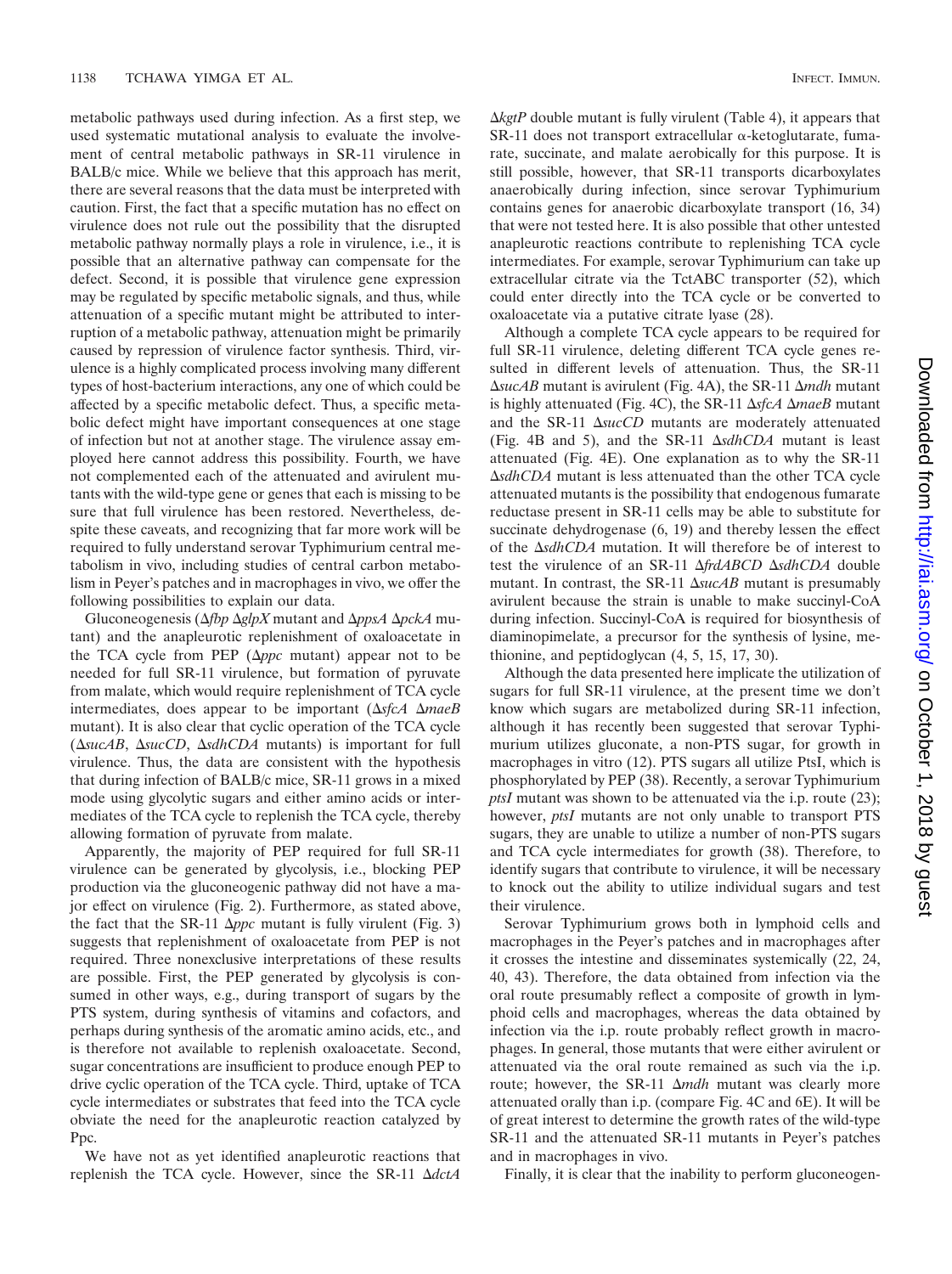esis is not the reason the SR-11  $\Delta$ *cra* mutant is avirulent. Cra is thought to bind to DNA and exert its regulatory effects only when growth takes place on gluconeogenic substrates, i.e., not in the presence of sugars as carbon sources (42). Yet the data presented here suggest that SR-11 utilizes sugars for growth in vivo. However, if in vivo SR-11 grows on low levels of sugars, Cra could still play a role during infection. Fructose-1,6 bisphosphate is the effector that removes Cra from its target promoters when growth takes place in the presence of high sugar levels (42). Low levels of sugars would presumably not generate a high enough concentration of fructose-1,6-bisphosphate to remove Cra from its target promoters. As a consequence, despite sugars being used for SR-11 growth in vivo, Cra could still positively regulate both the TCA cycle and electron transport systems (42) and perhaps serve to positively regulate virulence gene expression, along with other known regulators (25). Further research is required to examine these possibilities.

#### **ACKNOWLEDGMENTS**

This research was supported by a USDA Strengthening Research Grant entitled, "Environmental Biotechnology at URI" to P.S.C. and in part by Public Health Service grant AI 48945 to T.C. and P.S.C.

#### **REFERENCES**

- 1. **Allen, J. H., M. Utley, H. Van den Bosch, P. Nuijten, M. Witvliet, B. A. McCormick, K. A. Krogfelt, T. R. Licht, D. Brown, M. Mauel, M. P. Leatham, D. C. Laux, and P. S. Cohen.** 2000. A functional cra gene is required for *Salmonella enterica* serovar typhimurium virulence in BALB/c mice. Infect. Immun. **68:**3772–37755.
- 2. **Blattner, F. R., G. Plunkett III, C. A. Bloch, C., N. T. Perna, V. Burland, M. Riley, J. Collado-Vides, J. D. Glasner, C. K. Rode, G. F. Mayhew, J. Gregor, N. W. Davis, H. A. Kirkpatrick, M. A. Goeden, and D. J. Rose.** 1997. The complete genome sequence of *Escherichia coli* K-12. Science **277:**1453–1474.
- 3. **Buck, D., M. E. Spencer, and J. R. Guest.** 1986. Cloning and expression of the succinyl-CoA synthetase genes of *Escherichia coli* K12. J. Gen. Microbiol. **132:**1753–1762.
- 4. **Bukhari, A. I., and A. L. Taylor.** 1971. Genetic analysis of diaminopimelic acid and lysine requiring mutants of *Escherichia coli*. J. Bacteriol. **105:**844– 854.
- 5. **Carrillo-Castañeda, G., and M. V. Ortega.** 1970. Mutants of *Salmonella*  $t$ yphimurium lacking phosphoenolpyruvate carboxykinase and  $\alpha$ -ketoglutarate dehydrogenase activities. J. Bacteriol. **102:**524–530.
- 6. **Cecchini, G., I. Schroder, R. P. Gunsalus, and E. Maklashina.** 2002. Succinate dehydrogenase and fumarate reductase from *Escherichia coli*. Biochim. Biophys. Acta **1553:**140–157.
- 7. **Cronan, J. E., and D. LaPorte.** 1996. Tricarboxylic acid cycle and glyoxylate bypass, p. 206–216. *In* F. C. Neihardt, R. Curtiss III, J. L. Ingraham, E. C. C. Lin, K. B. Low, B. Magasanik, W. S. Reznikoff, M. Riley, M. Schaechter, and H. E. Umbarger (ed.), *Escherichia coli* and *Salmonella*: cellular and molecular biology. ASM Press, Washington, D.C.
- 8. **Curtiss, R., III, and S. M. Kelly.** 1987. *Salmonella typhimurium* deletion mutants lacking adenylate cyclase and cyclic AMP receptor protein are avirulent and immunogenic. Infect. Immun. **55:**3035–3043.
- 9. **Datsenko, K. A., and B. L. Wanner.** 2000. One-step inactivation of chromosomal genes in *Escherichia coli* K-12 using PCR products. Proc. Natl. Acad. Sci. USA **97:**6640–6645.
- 10. **Davies, S. J., P. Golby, D. Omrany, S. A. Broad, V. L. Harrington, J. R. Guest, D. J. Kelly, and S. C. Andrews.** 1999. Inactivation and regulation of the aerobic C4-dicarboxylate transport (*dctA*) gene of *Escherichia coli*. J. Bacteriol. **181:**5624–5635.
- 11. **Donahue, J. L, J. L. Bownas, W. G. Niehaus, and T. J. Larson.** 2000. Purification and characterization of *glpX*-encoded fructose 1-6-bisphosphatase, a new enzyme of the glycerol-3-phosphate regulon of *Escherichia coli*. J. Bacteriol. **182:**5624–5627.
- 12. **Eriksson, S., S. Lucchini, A. Thompson, M. Rhen, and J. C. Hinton.** 2003. Unravelling the biology of macrophage infection by gene expression profiling of intracellular *Salmonella enterica*. Mol. Microbiol. **47:**103–118.
- 13. **Fang, F. C., S. J. Libby, M. E. Castor, and A. M. Fung.** 2005. Isocitrate lyase (AceA) is required for *Salmonella* persistence but not for acute lethal infection in mice. Infect. Immun. **73:**2547–2549.
- 14. **Fotheringham, I. G., S. A. Dacey, P. P. Taylor, T. J. Smith, M. G. Hunter, M. E. Finlay, S. B. Primrose, D. M. Parker, and R. M. Edwards.** 1986. The

cloning and sequence analysis of the *aspC* and *tyrB* genes from *Escherichia coli* K12. Comparison of the primary structures of the aspartate aminotransferase and aromatic aminotransferase of *E. coli* with those of the pig aspartate aminotransferase isoenzymes. Biochem. J. **234:**593–604.

- 15. **Gilvarg, C.** 1957. N-Succinyl-L-diaminopimelic acid, an intermediate in the biosynthesis of diaminopimelic acid. Biochim. Biophys. Acta **24:**216–217.
- 16. **Golby, P., D. J. Kelly, J. R. Guest, and S. C. Andrews.** 1998. Transcriptional regulation and organization of the *dcuA* and *dcuB* genes, encoding homologous anaerobic C4-dicarboxylate transporters in *Escherichia coli*. J. Bacteriol. **180:**6586–6596.
- 17. **Greene, R. C.** 1996. Biosynthesis of methionine, p. 542–560. *In* F. C. Neihardt, R. Curtiss III, J. L. Ingraham, E. C. C. Lin, K. B. Low, B. Magasanik, W. S. Reznikoff, M. Riley, M. Schaechter, and H. E. Umbarger (ed.), *Escherichia coli* and *Salmonella*: cellular and molecular biology. ASM Press, Washington, D.C.
- 18. **Gutnick, D., J. M. Calvo, T. Klopotowski, and B. N. Ames.** 1969. Compounds which serve as the sole source of carbon or nitrogen for *Salmonella typhimurium* LT-2. J. Bacteriol. **100:**215–219.
- 19. **Hirsh, C. A., M. Rasminsky, B. D. Davis, and E. C. Lin.** 1963. A fumarate reductase in *Escherichia coli* distinct from succinate dehydrogenase. J. Biol. Chem. **238:**3770–3774.
- 20. **Hohmann, A. W., G. Schmidt, and D. Rowley.** 1978. Intestinal colonization and virulence of *Salmonella typhimurium*. Infect. Immun. **22:**763–770.
- 21. **Iuchi, S., A. Aristarkhov, J. M. Dong, J. S. Taylor, and E. C. Lin.** 1994. Effects of nitrate respiration on expression of the Arc-controlled operons encoding succinate dehydrogenase and flavin-linked L-lactate dehydrogenase. J. Bacteriol. **176:**1695–1701.
- 22. **Jones, B. D., N. Ghori, and S. Falkow.** 1994. *Salmonella typhimurium* initiates murine infection by penetrating and destroying the specialized epithelial M cells of the Peyer's patches. J. Exp. Med. **180:**15–23.
- 23. **Kok, M., G. Bron, B. Erni, and S. Mukhija.** 2003. Effect of enzyme I of the bacterial phosphoenolpyruvate:sugar phosphotransferase system (PTS) on virulence in a murine model. Microbiology **149:**2645–2652.
- 24. **Lindgren, S. W., I. Stojiljkovic, and F. Heffron.** 1996. Macrophage killing is an essential virulence mechanism of *Salmonella typhimurium*. Proc. Natl. Acad. Sci. USA **93:**4197–4201.
- 25. **Lucas, R. L., and C. A. Lee.** 2000. Unravelling the mysteries of virulence gene regulation in *Salmonella typhimurium*. Mol. Microbiol. **36:**1024–1033.
- 26. **Mahajan, S. K., C. C. Chu, D. K. Willis, A. Templin, and A. J. Clark.** 1990. Physical analysis of spontaneous and mutagen-induced mutants of *Escherichia coli* K-12 expressing DNA exonuclease VIII activity. Genetics **125:** 261–273.
- 27. **Matsuoka, M., and B. A. McFadden.** 1988. Isolation, hyperexpression, and sequencing of the *aceA* gene encoding isocitrate lyase in *Escherichia coli*. J. Bacteriol. **170:**4528–4536.
- 28. **McClelland, M., K. E. Sanderson, J. Spieth, S. W. Clifton, P. Latreille, L. Courtney, S. Porwollik, J. Ali, M. Dante, F. Du, S. Hou, D. Layman, S. Leonard, C. Nguyen, K. Scott, A. Holmes, N. Grewal, E. Mulvaney, E. Ryan, H. Sun, L. Florea, W. Miller, T. Stoneking, M. Nhan, R. Waterston, and R. K. Wilson.** 2001. Complete genome sequence of *Salmonella enterica* serovar Typhimurium LT2. Nature **413:**852–856.
- 29. **Medina, V., R. Pontarollo, D. Glaeske, H. Tabel, and H. Goldie.** 1990. Sequence of the *pckA* gene of *Escherichia coli* K-12: relevance to genetic and allosteric regulation and homology of *E. coli* phosphoenolpyruvate carboxykinase with the enzymes from *Trypanosoma brucei* and *Saccharomyces cerevisiae*. J. Bacteriol. **172:**7151–7156.
- 30. **Mengin-Lecreulx, D., C. Michaud, C. Richaud, D. Blanot, and J. van Heijenoort.** 1988. Incorporation of LL-diaminopimelic acid into peptidoglycan of *Escherichia coli* mutants lacking diaminopimelate epimerase encoded by *dapF*. J. Bacteriol. **170:**2031–2039.
- 31. **Miller, J. H.** 1972. Experiments in molecular genetics. Cold Spring Harbor Laboratory, Cold Spring Harbor, N.Y.
- 32. **Neidhardt, F. C., J. Ingraham, and M. Schaechter.** 1990. Physiology of the bacterial cell: a molecular approach. Sinauer Associates, Sunderland, Mass.
- 33. **Niersbach, M., F. Kreuzaler, R. H. Geerse, P. W. Postma, and H. J. Hirsch.** 1992. Cloning and nucleotide sequence of the *Escherichia coli* K-12 *ppsA* gene, encoding PEP synthase. Mol. Gen. Genet. **231:**332–336.
- 34. **Nogrady, N., A. Imre, I. Rychlik, P. A. Barrow, and B. Nagy.** 2003. Genes responsible for anaerobic fumarate and arginine metabolism are involved in growth suppression in *Salmonella enterica* serovar Typhimurium in vitro, without influencing colonisation inhibition in the chicken in vivo. Vet. Microbiol. **97:**191–199.
- 35. **Park, S. J., G. Chao, and R. P. Gunsalus.** 1997. Aerobic regulation of the *sucABCD* genes of *Escherichia coli*, which encode α-ketoglutarate dehydrogenase and succinyl coenzyme A synthetase: roles of ArcA, Fnr, and the upstream *sdhCDAB* promoter. J. Bacteriol. **179:**4138–4142.
- 36. **Park, S. J., C. P. Tseng, and R. P. Gunsalus.** 1995. Regulation of succinate dehydrogenase (*sdhCDAB*) operon expression in *Escherichia coli* in response to carbon supply and anaerobiosis: role of ArcA and Fnr. Mol. Microbiol. **15:**473–482.
- 37. **Peng, L., M. J. Arauzo-Bravo, and K. Shimizu.** 2004. Metabolic flux analysis for a *ppc* mutant *Escherichia coli* based on 13C-labelling experiments to-